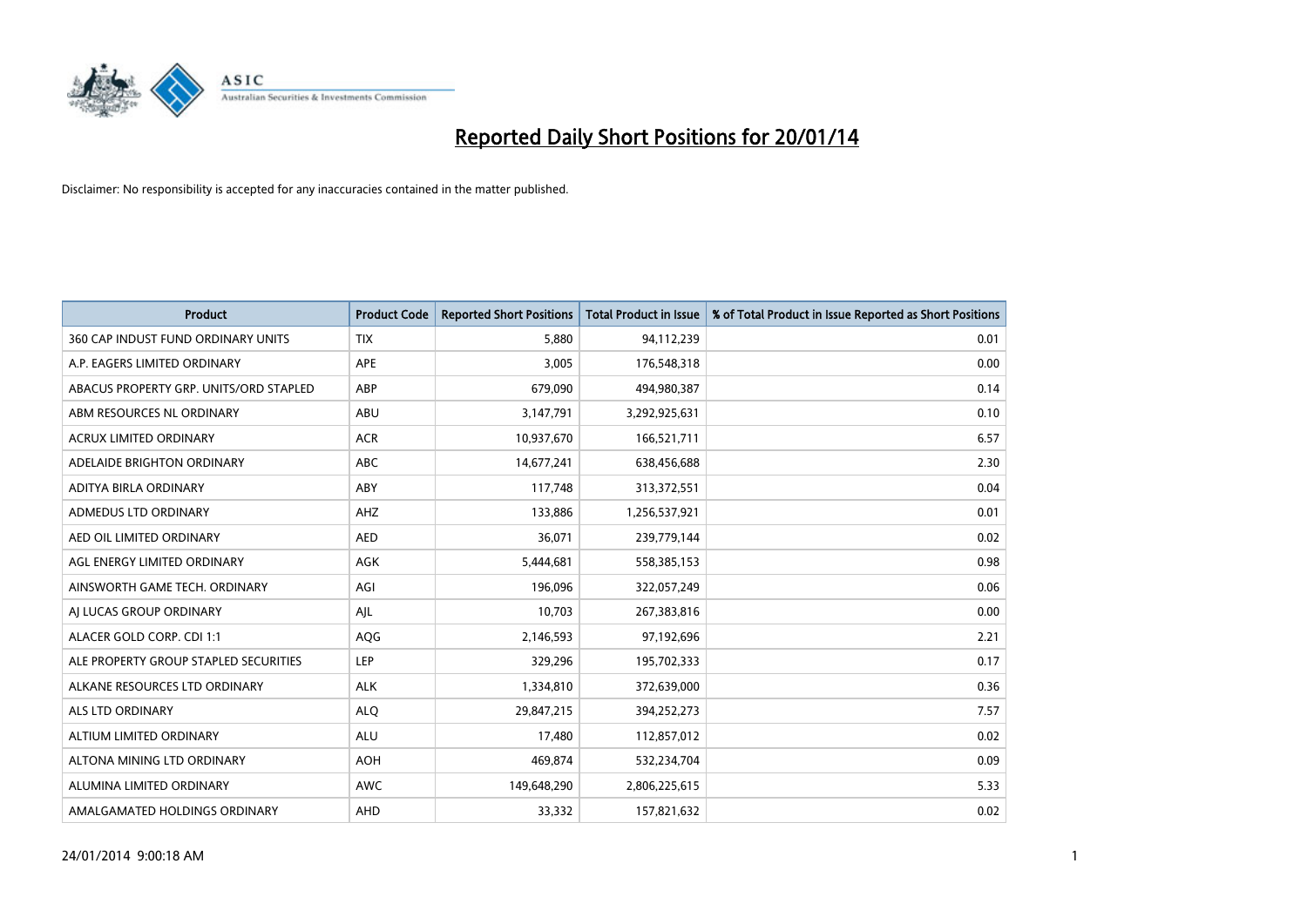

| <b>Product</b>                            | <b>Product Code</b> | <b>Reported Short Positions</b> | <b>Total Product in Issue</b> | % of Total Product in Issue Reported as Short Positions |
|-------------------------------------------|---------------------|---------------------------------|-------------------------------|---------------------------------------------------------|
| AMCOM TELECOMM, ORDINARY                  | AMM                 | 648,921                         | 244,557,101                   | 0.27                                                    |
| AMCOR LIMITED ORDINARY                    | AMC                 | 2,828,835                       | 1,206,684,923                 | 0.23                                                    |
| AMP LIMITED ORDINARY                      | AMP                 | 32,024,572                      | 2,957,737,964                 | 1.08                                                    |
| ANSELL LIMITED ORDINARY                   | <b>ANN</b>          | 3,984,491                       | 152,762,142                   | 2.61                                                    |
| ANTARES ENERGY LTD ORDINARY               | AZZ                 | 184,205                         | 255,000,000                   | 0.07                                                    |
| ANZ BANKING GRP LTD ORDINARY              | ANZ                 | 5,101,559                       | 2,744,102,108                 | 0.19                                                    |
| APA GROUP STAPLED SECURITIES              | APA                 | 16,857,761                      | 835,750,807                   | 2.02                                                    |
| APN NEWS & MEDIA ORDINARY                 | <b>APN</b>          | 16,783,231                      | 661,526,586                   | 2.54                                                    |
| AQUARIUS PLATINUM. ORDINARY               | <b>AOP</b>          | 6,414,749                       | 487,605,536                   | 1.32                                                    |
| AQUILA RESOURCES ORDINARY                 | <b>AQA</b>          | 13,385,000                      | 411,804,442                   | 3.25                                                    |
| ARAFURA RESOURCE LTD ORDINARY             | ARU                 | 46,367                          | 441,270,644                   | 0.01                                                    |
| ARB CORPORATION ORDINARY                  | <b>ARP</b>          | 1,727,290                       | 72,481,302                    | 2.38                                                    |
| ARDENT LEISURE GROUP STAPLED SECURITIES   | AAD                 | 1,979,574                       | 405,055,708                   | 0.49                                                    |
| ARENA REIT. ORDINARY UNITS                | <b>ARF</b>          | 11,915                          | 211,495,653                   | 0.01                                                    |
| ARISTOCRAT LEISURE ORDINARY               | <b>ALL</b>          | 7,882,995                       | 551,418,047                   | 1.43                                                    |
| ARRIUM LTD ORDINARY                       | ARI                 | 20,978,599                      | 1,361,469,008                 | 1.54                                                    |
| ASCIANO LIMITED ORDINARY                  | <b>AIO</b>          | 5,773,644                       | 975,385,664                   | 0.59                                                    |
| ASG GROUP LIMITED ORDINARY                | ASZ                 | 845,589                         | 206,720,839                   | 0.41                                                    |
| ASPEN GROUP ORD/UNITS STAPLED             | APZ                 | 54,240                          | 119,946,366                   | 0.05                                                    |
| ASTRO JAP PROP GROUP STAPLED US PROHIBIT. | AJA                 | 1,132                           | 67,211,752                    | 0.00                                                    |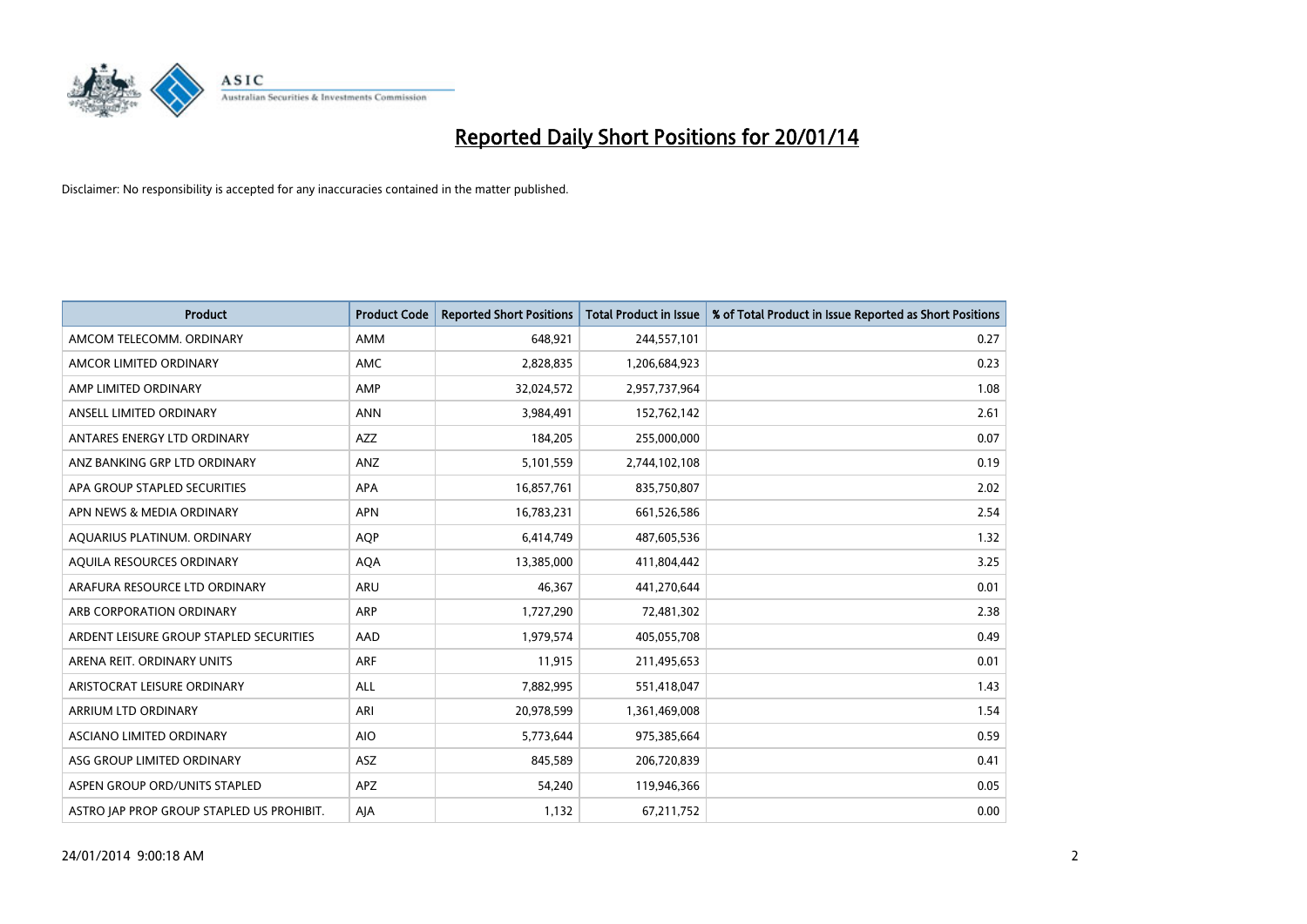

| <b>Product</b>                       | <b>Product Code</b> | <b>Reported Short Positions</b> | <b>Total Product in Issue</b> | % of Total Product in Issue Reported as Short Positions |
|--------------------------------------|---------------------|---------------------------------|-------------------------------|---------------------------------------------------------|
| ASX LIMITED ORDINARY                 | <b>ASX</b>          | 3,329,655                       | 193,595,162                   | 1.72                                                    |
| ATLAS IRON LIMITED ORDINARY          | <b>AGO</b>          | 82,894,918                      | 915,496,158                   | 9.05                                                    |
| AUCKLAND INTERNATION ORDINARY        | <b>AIA</b>          | 747                             | 1,322,564,489                 | 0.00                                                    |
| AURIZON HOLDINGS LTD ORDINARY        | AZJ                 | 66,297,178                      | 2,137,284,503                 | 3.10                                                    |
| <b>AURORA OIL &amp; GAS ORDINARY</b> | <b>AUT</b>          | 5,704,421                       | 448,785,778                   | 1.27                                                    |
| AUSDRILL LIMITED ORDINARY            | <b>ASL</b>          | 22,648,005                      | 312,277,224                   | 7.25                                                    |
| AUSENCO LIMITED ORDINARY             | <b>AAX</b>          | 1,231,178                       | 168,449,799                   | 0.73                                                    |
| <b>AUSTAL LIMITED ORDINARY</b>       | ASB                 | 388,042                         | 346, 379, 377                 | 0.11                                                    |
| AUSTIN ENGINEERING ORDINARY          | ANG                 | 320,510                         | 82,539,403                    | 0.39                                                    |
| AUSTRALAND PROPERTY STAPLED SECURITY | <b>ALZ</b>          | 2,295,324                       | 578,324,670                   | 0.40                                                    |
| AUSTRALIAN AGRICULT, ORDINARY        | AAC                 | 3,626,710                       | 532,294,404                   | 0.68                                                    |
| AUSTRALIAN FOUNDAT, ORDINARY         | AFI                 | 1,160                           | 1,042,757,713                 | 0.00                                                    |
| AUSTRALIAN INFR LTD ORDINARY         | <b>AIX</b>          | 23,608                          | 620,733,944                   | 0.00                                                    |
| AUSTRALIAN PHARM, ORDINARY           | API                 | 9,845,172                       | 488,115,883                   | 2.02                                                    |
| <b>AUTOMOTIVE HOLDINGS ORDINARY</b>  | <b>AHE</b>          | 336,018                         | 260,579,682                   | 0.13                                                    |
| AVEO GROUP STAPLED SECURITIES        | <b>AOG</b>          | 11,528,771                      | 500,111,460                   | 2.31                                                    |
| AVIENNINGS LIMITED ORDINARY          | <b>AVJ</b>          | 69,999                          | 384,423,851                   | 0.02                                                    |
| AWE LIMITED ORDINARY                 | <b>AWE</b>          | 1,079,529                       | 522,116,985                   | 0.21                                                    |
| <b>AZONTO PET LTD ORDINARY</b>       | <b>APY</b>          | 41                              | 1,155,765,100                 | 0.00                                                    |
| BANDANNA ENERGY ORDINARY             | <b>BND</b>          | 21,449,179                      | 528,481,199                   | 4.06                                                    |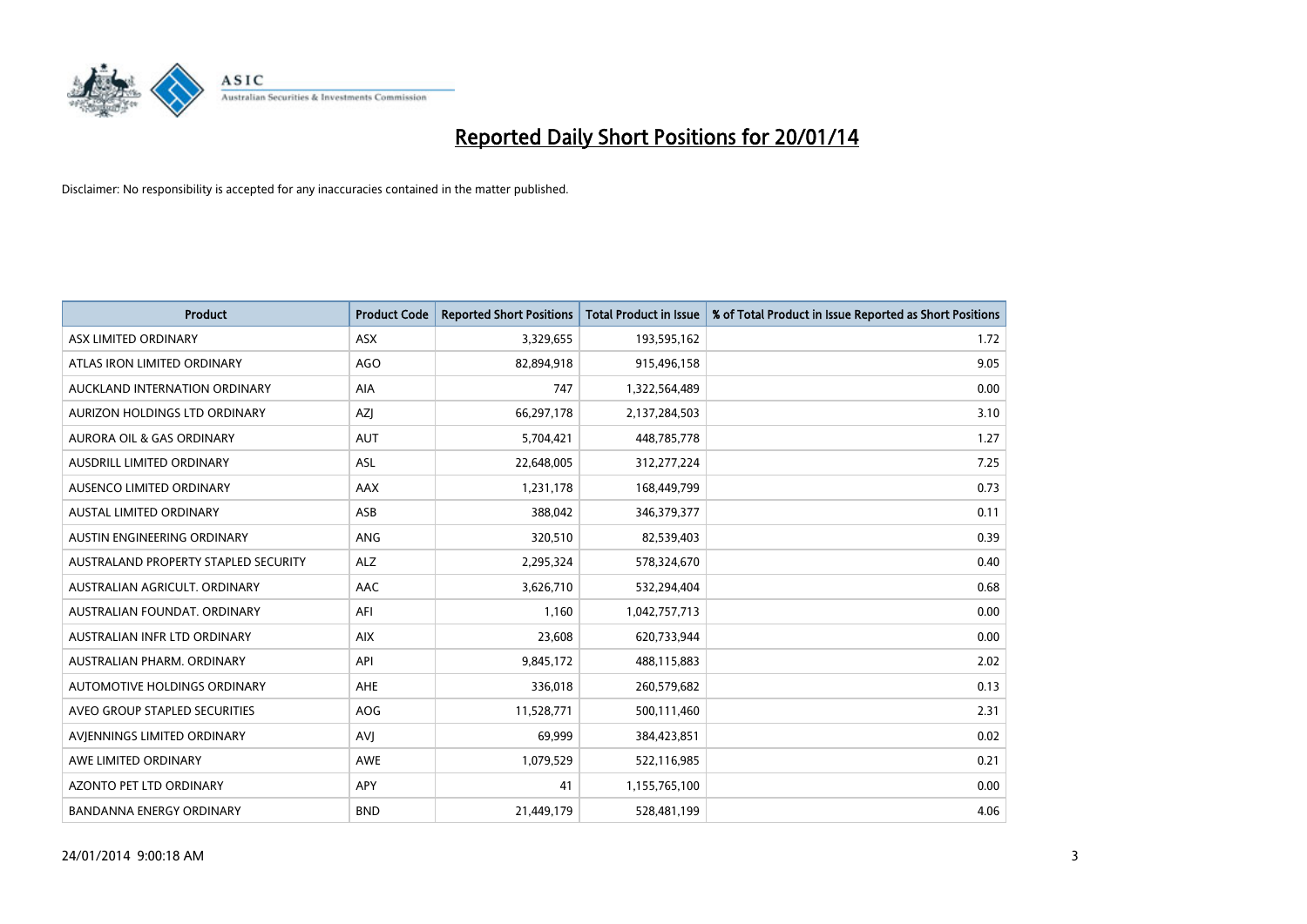

| Product                                | <b>Product Code</b> | <b>Reported Short Positions</b> | <b>Total Product in Issue</b> | % of Total Product in Issue Reported as Short Positions |
|----------------------------------------|---------------------|---------------------------------|-------------------------------|---------------------------------------------------------|
| BANK OF QUEENSLAND. ORDINARY           | <b>BOO</b>          | 4,471,080                       | 322,566,581                   | 1.39                                                    |
| <b>BASE RES LIMITED ORDINARY</b>       | <b>BSE</b>          | 6,804,914                       | 561,840,029                   | 1.21                                                    |
| BATHURST RES LTD. ORDINARY             | <b>BRL</b>          | 15,874,793                      | 821,457,725                   | 1.93                                                    |
| BC IRON LIMITED ORDINARY               | <b>BCI</b>          | 544,037                         | 123,928,630                   | 0.44                                                    |
| BEACH ENERGY LIMITED ORDINARY          | <b>BPT</b>          | 19,021,022                      | 1,278,348,742                 | 1.49                                                    |
| BEADELL RESOURCE LTD ORDINARY          | <b>BDR</b>          | 28,847,261                      | 790,727,280                   | 3.65                                                    |
| BEGA CHEESE LTD ORDINARY               | <b>BGA</b>          | 188,652                         | 152,245,802                   | 0.12                                                    |
| BENDIGO AND ADELAIDE ORDINARY          | <b>BEN</b>          | 13,019,339                      | 409,994,759                   | 3.18                                                    |
| BENTHAM IMF LTD ORDINARY               | <b>IMF</b>          | 3,180,636                       | 164,380,143                   | 1.93                                                    |
| BERKELEY RESOURCES ORDINARY            | <b>BKY</b>          | 89,341                          | 180,361,323                   | 0.05                                                    |
| BETASHARES ASX RES ETF UNITS           | <b>ORE</b>          | 809,000                         | 3,020,814                     | 26.78                                                   |
| <b>BHP BILLITON LIMITED ORDINARY</b>   | <b>BHP</b>          | 5,884,664                       | 3,211,691,105                 | 0.18                                                    |
| <b>BILLABONG ORDINARY</b>              | <b>BBG</b>          | 14,469,509                      | 478,944,292                   | 3.02                                                    |
| <b>BIONOMICS LIMITED ORDINARY</b>      | <b>BNO</b>          | 197,819                         | 417,111,567                   | 0.05                                                    |
| <b>BLACKMORES LIMITED ORDINARY</b>     | <b>BKL</b>          | 22,607                          | 17,046,024                    | 0.13                                                    |
| BLACKTHORN RESOURCES ORD US PROHIBITED | <b>BTR</b>          | 701,315                         | 164,285,950                   | 0.43                                                    |
| BLUESCOPE STEEL LTD ORDINARY           | <b>BSL</b>          | 5,373,543                       | 558,733,728                   | 0.96                                                    |
| <b>BOART LONGYEAR ORDINARY</b>         | <b>BLY</b>          | 31,580,702                      | 461,163,412                   | 6.85                                                    |
| <b>BOOM LOGISTICS ORDINARY</b>         | <b>BOL</b>          | 249,999                         | 474,868,764                   | 0.05                                                    |
| BORAL LIMITED. ORDINARY                | <b>BLD</b>          | 47,047,456                      | 778,739,826                   | 6.04                                                    |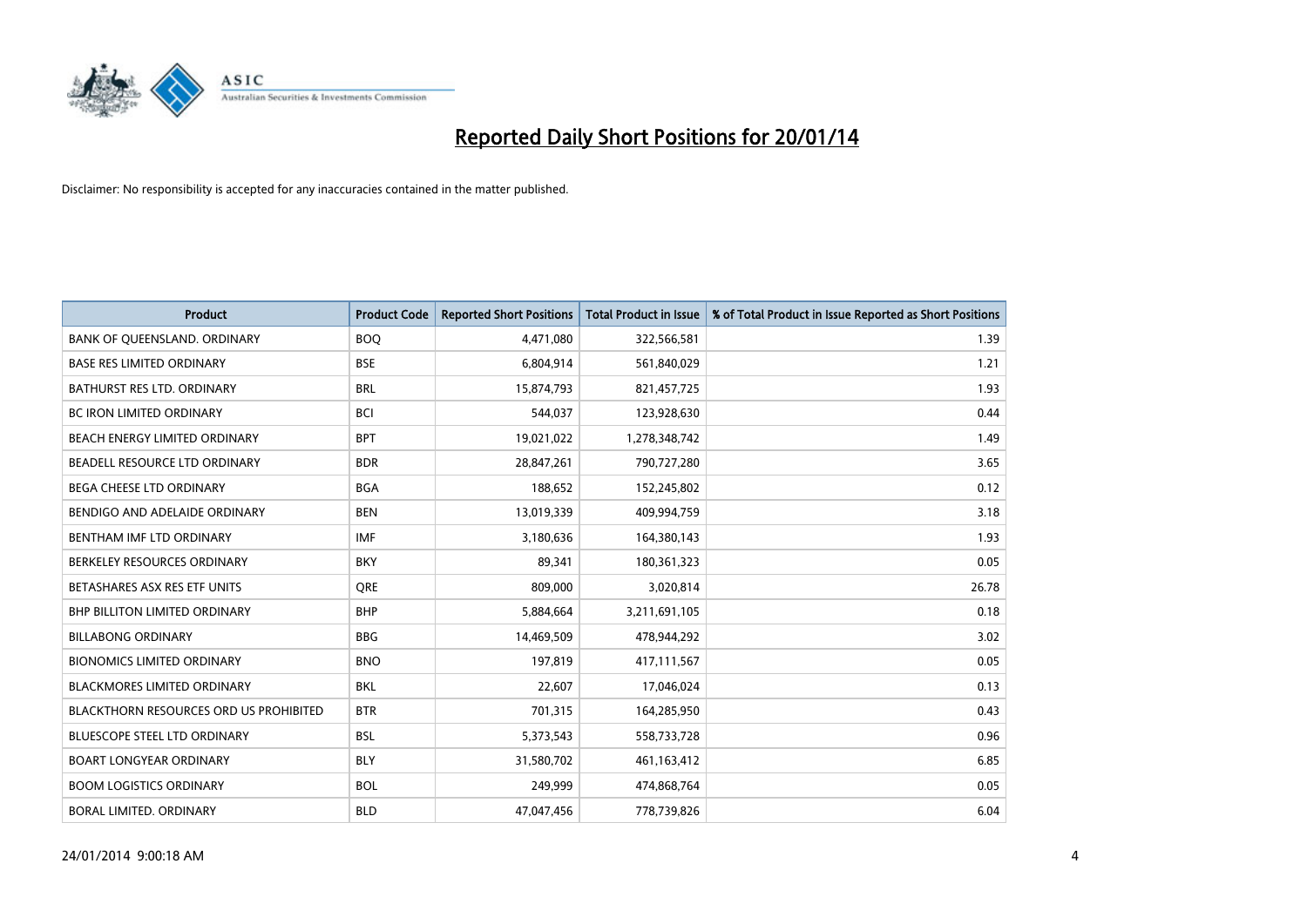

| <b>Product</b>                          | <b>Product Code</b> | <b>Reported Short Positions</b> | <b>Total Product in Issue</b> | % of Total Product in Issue Reported as Short Positions |
|-----------------------------------------|---------------------|---------------------------------|-------------------------------|---------------------------------------------------------|
| <b>BRADKEN LIMITED ORDINARY</b>         | <b>BKN</b>          | 18,736,207                      | 169,240,662                   | 11.07                                                   |
| <b>BRAMBLES LIMITED ORDINARY</b>        | <b>BXB</b>          | 1,742,832                       | 1,561,791,046                 | 0.11                                                    |
| BREVILLE GROUP LTD ORDINARY             | <b>BRG</b>          | 3,016,345                       | 130,095,322                   | 2.32                                                    |
| <b>BRICKWORKS LIMITED ORDINARY</b>      | <b>BKW</b>          | 102,301                         | 148,038,996                   | 0.07                                                    |
| BT INVESTMENT MNGMNT ORDINARY           | <b>BTT</b>          | 47,336                          | 282,727,073                   | 0.02                                                    |
| <b>BURU ENERGY ORDINARY</b>             | <b>BRU</b>          | 14,614,454                      | 298,505,530                   | 4.90                                                    |
| <b>BWP TRUST ORDINARY UNITS</b>         | <b>BWP</b>          | 2,977,926                       | 627,165,919                   | 0.47                                                    |
| <b>CABCHARGE AUSTRALIA ORDINARY</b>     | CAB                 | 15,350,780                      | 120,430,683                   | 12.75                                                   |
| CALTEX AUSTRALIA ORDINARY               | <b>CTX</b>          | 1,756,020                       | 270,000,000                   | 0.65                                                    |
| CAPE LAMBERT RES LTD ORDINARY           | <b>CFE</b>          | 19,764                          | 667,938,887                   | 0.00                                                    |
| CARDNO LIMITED ORDINARY                 | CDD                 | 7,382,334                       | 146,134,957                   | 5.05                                                    |
| <b>CARINDALE PROPERTY UNIT</b>          | <b>CDP</b>          | 80,006                          | 70,000,000                    | 0.11                                                    |
| CARNARVON PETROLEUM ORDINARY            | <b>CVN</b>          | 12,220                          | 986,565,952                   | 0.00                                                    |
| CARSALES.COM LTD ORDINARY               | <b>CRZ</b>          | 6,223,080                       | 237,773,965                   | 2.62                                                    |
| <b>CASH CONVERTERS ORDINARY</b>         | CCV                 | 7,905,401                       | 426,302,767                   | 1.85                                                    |
| CEDAR WOODS PROP. ORDINARY              | <b>CWP</b>          | 19,982                          | 73,732,683                    | 0.03                                                    |
| CENTRAL PETROLEUM ORDINARY              | <b>CTP</b>          | 363,954                         | 309,219,473                   | 0.12                                                    |
| CERAMIC FUEL CELLS ORDINARY             | <b>CFU</b>          | 390                             | 1,751,724,324                 | 0.00                                                    |
| CFS RETAIL TRUST GRP STAPLED SECURITIES | <b>CFX</b>          | 57,298,590                      | 3,009,638,042                 | 1.90                                                    |
| CHALLENGER DIV.PRO. STAPLED UNITS       | <b>CDI</b>          | 161,808                         | 214,101,013                   | 0.08                                                    |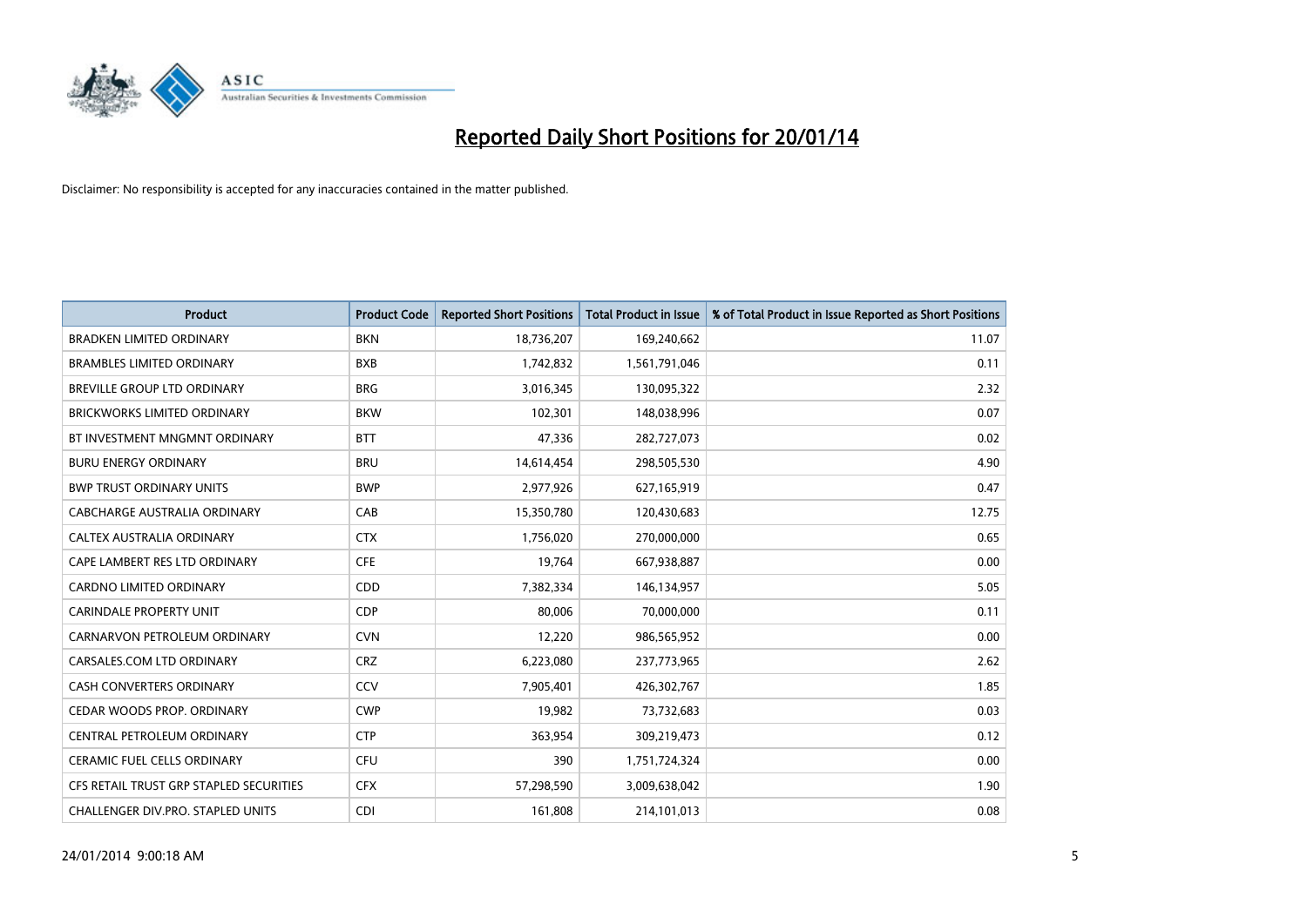

| <b>Product</b>                          | <b>Product Code</b> | <b>Reported Short Positions</b> | <b>Total Product in Issue</b> | % of Total Product in Issue Reported as Short Positions |
|-----------------------------------------|---------------------|---------------------------------|-------------------------------|---------------------------------------------------------|
| <b>CHALLENGER LIMITED ORDINARY</b>      | <b>CGF</b>          | 922,950                         | 530,862,585                   | 0.17                                                    |
| CHARTER HALL GROUP STAPLED US PROHIBIT. | <b>CHC</b>          | 236,481                         | 309,358,198                   | 0.08                                                    |
| <b>CHARTER HALL RETAIL UNITS</b>        | <b>CQR</b>          | 9,360,509                       | 362,896,512                   | 2.58                                                    |
| <b>CHORUS LIMITED ORDINARY</b>          | <b>CNU</b>          | 83,233                          | 396,369,767                   | 0.02                                                    |
| CITIGOLD CORP LTD ORDINARY              | <b>CTO</b>          | 153,427                         | 1,495,764,906                 | 0.01                                                    |
| COAL OF AFRICA LTD ORDINARY             | <b>CZA</b>          | 426                             | 1,048,368,613                 | 0.00                                                    |
| <b>COALSPUR MINES LTD ORDINARY</b>      | <b>CPL</b>          | 7,057,429                       | 641,394,435                   | 1.10                                                    |
| COBAR CONSOLIDATED ORDINARY             | CCU                 | 100,000                         | 329,646,728                   | 0.03                                                    |
| COCA-COLA AMATIL ORDINARY               | <b>CCL</b>          | 17,242,344                      | 763,590,249                   | 2.26                                                    |
| <b>COCHLEAR LIMITED ORDINARY</b>        | <b>COH</b>          | 8,579,233                       | 57,062,020                    | 15.03                                                   |
| <b>COCKATOO COAL ORDINARY</b>           | <b>COK</b>          | 167,987                         | 4,166,128,800                 | 0.00                                                    |
| <b>CODAN LIMITED ORDINARY</b>           | <b>CDA</b>          | 502,282                         | 176,969,924                   | 0.28                                                    |
| COFFEY INTERNATIONAL ORDINARY           | <b>COF</b>          | 18,921                          | 255,833,165                   | 0.01                                                    |
| <b>COKAL LTD ORDINARY</b>               | <b>CKA</b>          | 13,650                          | 471,103,926                   | 0.00                                                    |
| <b>COLLECTION HOUSE ORDINARY</b>        | <b>CLH</b>          | 1,459,256                       | 128,969,148                   | 1.13                                                    |
| COMMONWEALTH BANK, ORDINARY             | <b>CBA</b>          | 8,307,799                       | 1,611,928,836                 | 0.52                                                    |
| COMMONWEALTH PROP ORDINARY UNITS        | <b>CPA</b>          | 13,432,347                      | 2,347,003,413                 | 0.57                                                    |
| <b>COMPASS RESOURCES ORDINARY</b>       | <b>CMR</b>          | 7,472                           | 1,403,744,100                 | 0.00                                                    |
| <b>COMPUTERSHARE LTD ORDINARY</b>       | <b>CPU</b>          | 11,142,647                      | 556,203,079                   | 2.00                                                    |
| COOPER ENERGY LTD ORDINARY              | <b>COE</b>          | 139,733                         | 329,235,509                   | 0.04                                                    |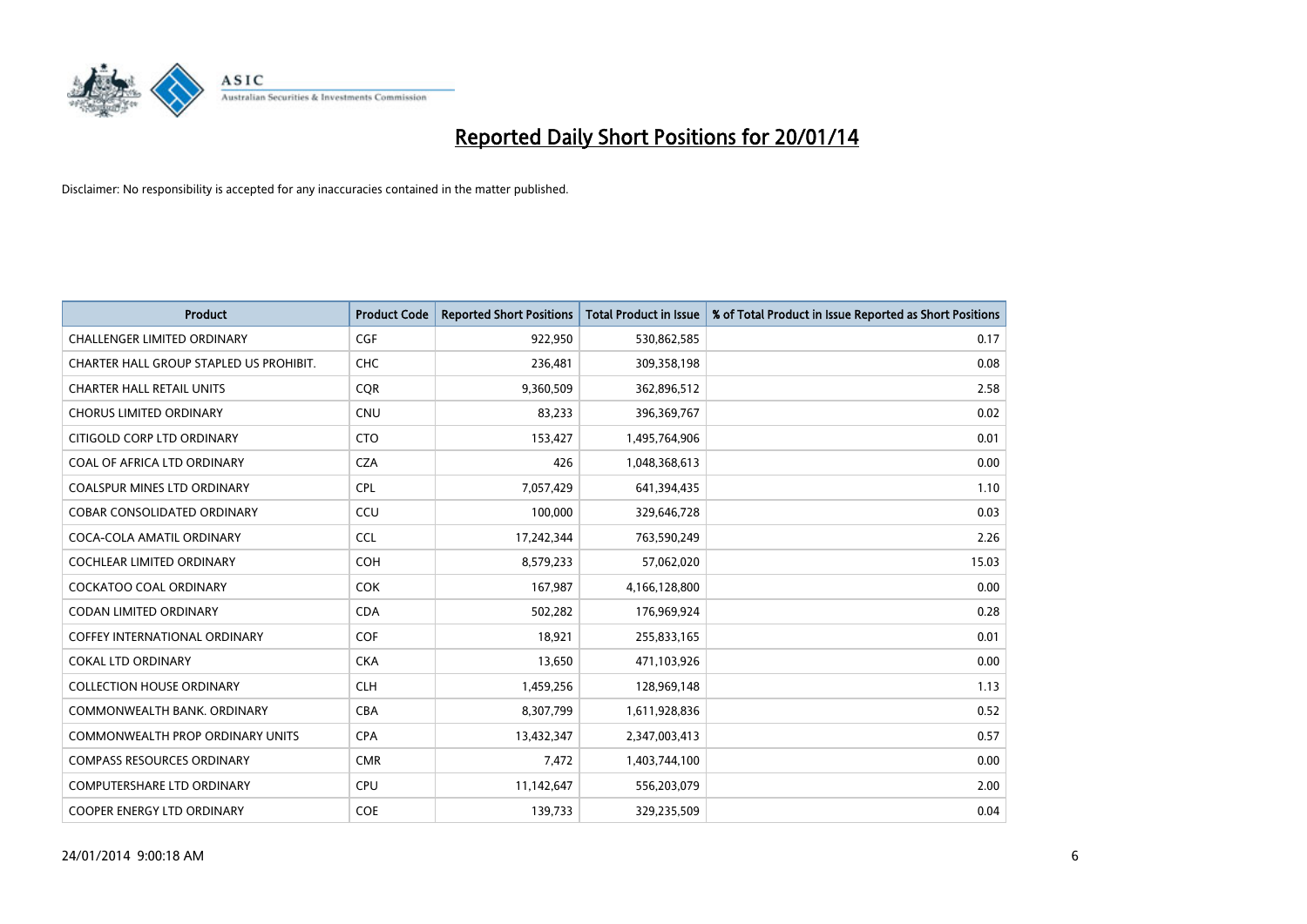

| <b>Product</b>                       | <b>Product Code</b> | <b>Reported Short Positions</b> | <b>Total Product in Issue</b> | % of Total Product in Issue Reported as Short Positions |
|--------------------------------------|---------------------|---------------------------------|-------------------------------|---------------------------------------------------------|
| <b>CORP TRAVEL LIMITED DEFERRED</b>  | <b>CTDN</b>         | 80                              | 11,592,036                    | 0.00                                                    |
| <b>CORP TRAVEL LIMITED ORDINARY</b>  | <b>CTD</b>          | 312,059                         | 78,246,245                    | 0.40                                                    |
| COVER-MORE GRP LTD ORDINARY          | <b>CVO</b>          | 89,532                          | 317,750,000                   | 0.03                                                    |
| <b>CREDIT CORP GROUP ORDINARY</b>    | <b>CCP</b>          | 33,927                          | 46,131,882                    | 0.07                                                    |
| CROMWELL PROP STAPLED SECURITIES     | <b>CMW</b>          | 13,451,955                      | 1,721,483,143                 | 0.78                                                    |
| <b>CROWE HORWATH AUS ORDINARY</b>    | <b>CRH</b>          | 697,594                         | 273,005,429                   | 0.26                                                    |
| CROWN RESORTS LTD ORDINARY           | <b>CWN</b>          | 1,953,792                       | 728,394,185                   | 0.27                                                    |
| <b>CSG LIMITED ORDINARY</b>          | CSV                 | 27,814                          | 278,973,075                   | 0.01                                                    |
| <b>CSL LIMITED ORDINARY</b>          | <b>CSL</b>          | 1,134,505                       | 484,688,043                   | 0.23                                                    |
| <b>CSR LIMITED ORDINARY</b>          | <b>CSR</b>          | 20,387,605                      | 506,000,315                   | 4.03                                                    |
| <b>CUDECO LIMITED ORDINARY</b>       | CDU                 | 7,514,809                       | 234,013,408                   | 3.21                                                    |
| DART ENERGY LTD ORDINARY             | <b>DTE</b>          | 4,819,608                       | 1,108,251,519                 | 0.43                                                    |
| DATA#3 LIMITED ORDINARY              | <b>DTL</b>          | 711,104                         | 153,974,950                   | 0.46                                                    |
| DAVID JONES LIMITED ORDINARY         | <b>DJS</b>          | 38,248,037                      | 537,137,845                   | 7.12                                                    |
| <b>DECMIL GROUP LIMITED ORDINARY</b> | <b>DCG</b>          | 2,916,651                       | 168,657,794                   | 1.73                                                    |
| DEEP YELLOW LIMITED ORDINARY         | <b>DYL</b>          | 10,002                          | 1,612,657,567                 | 0.00                                                    |
| DEVINE LIMITED ORDINARY              | <b>DVN</b>          | 26,264                          | 158,730,556                   | 0.02                                                    |
| DEXUS PROPERTY GROUP STAPLED UNITS   | <b>DXS</b>          | 87,102,604                      | 4,628,228,426                 | 1.88                                                    |
| DICK SMITH HLDGS ORDINARY            | <b>DSH</b>          | 5,651,861                       | 236,511,364                   | 2.39                                                    |
| DISCOVERY METALS LTD ORDINARY        | <b>DML</b>          | 5,097,062                       | 560,034,418                   | 0.91                                                    |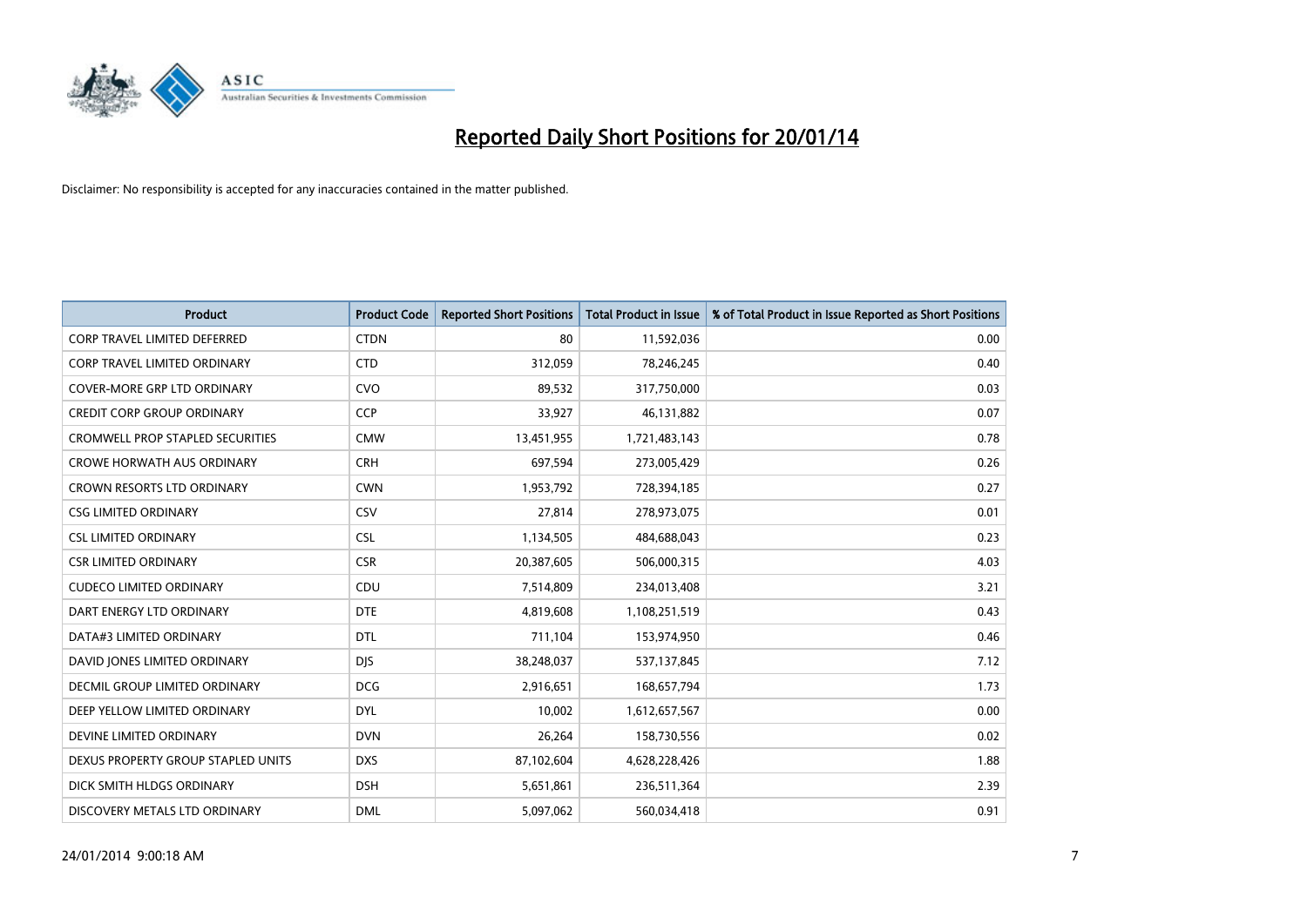

| <b>Product</b>                       | <b>Product Code</b> | <b>Reported Short Positions</b> | <b>Total Product in Issue</b> | % of Total Product in Issue Reported as Short Positions |
|--------------------------------------|---------------------|---------------------------------|-------------------------------|---------------------------------------------------------|
| DOMINO PIZZA ENTERPR ORDINARY        | <b>DMP</b>          | 1,606,182                       | 85,915,713                    | 1.87                                                    |
| DONACO INTERNATIONAL ORDINARY        | <b>DNA</b>          | 70,000                          | 401,051,771                   | 0.02                                                    |
| DOWNER EDI LIMITED ORDINARY          | <b>DOW</b>          | 15,764,309                      | 434,734,970                   | 3.63                                                    |
| DRAGON MINING LTD ORDINARY           | <b>DRA</b>          | 50,000                          | 88,840,613                    | 0.06                                                    |
| DRILLSEARCH ENERGY ORDINARY          | <b>DLS</b>          | 10,654,758                      | 432,465,895                   | 2.46                                                    |
| DUET GROUP STAPLED US PROHIBIT.      | <b>DUE</b>          | 8,522,278                       | 1,237,195,531                 | 0.69                                                    |
| <b>DULUXGROUP LIMITED ORDINARY</b>   | <b>DLX</b>          | 227,075                         | 381,093,950                   | 0.06                                                    |
| DWS LTD ORDINARY                     | <b>DWS</b>          | 635,795                         | 132,362,763                   | 0.48                                                    |
| ECHO ENTERTAINMENT ORDINARY          | <b>EGP</b>          | 14,688,658                      | 825,672,730                   | 1.78                                                    |
| <b>ELDERS LIMITED ORDINARY</b>       | <b>ELD</b>          | 19,697,945                      | 455,013,329                   | 4.33                                                    |
| ELEMENTAL MINERALS ORDINARY          | <b>ELM</b>          | 176,299                         | 303,263,391                   | 0.06                                                    |
| <b>EMECO HOLDINGS ORDINARY</b>       | <b>EHL</b>          | 9,206,280                       | 599,675,707                   | 1.54                                                    |
| <b>ENDEAVOUR MIN CORP CDI 1:1</b>    | <b>EVR</b>          | 220,719                         | 82,053,013                    | 0.27                                                    |
| <b>ENERGY RESOURCES ORDINARY 'A'</b> | <b>ERA</b>          | 11,050,634                      | 517,725,062                   | 2.13                                                    |
| <b>ENERGY WORLD CORPOR. ORDINARY</b> | <b>EWC</b>          | 54,976,520                      | 1,734,166,672                 | 3.17                                                    |
| <b>ENVESTRA LIMITED ORDINARY</b>     | <b>ENV</b>          | 2,356,899                       | 1,796,808,474                 | 0.13                                                    |
| EQUATORIAL RES LTD ORDINARY          | EQX                 | 8                               | 122,185,353                   | 0.00                                                    |
| ERM POWER LIMITED ORDINARY           | EPW                 | 98,693                          | 238,714,606                   | 0.04                                                    |
| <b>ESERVGLOBAL LIMITED ORDINARY</b>  | ESV                 | 5,537,000                       | 253,545,997                   | 2.18                                                    |
| ETHANE PIPELINE STAPLED SECURITIES   | <b>EPX</b>          | 1,647                           | 69,302,275                    | 0.00                                                    |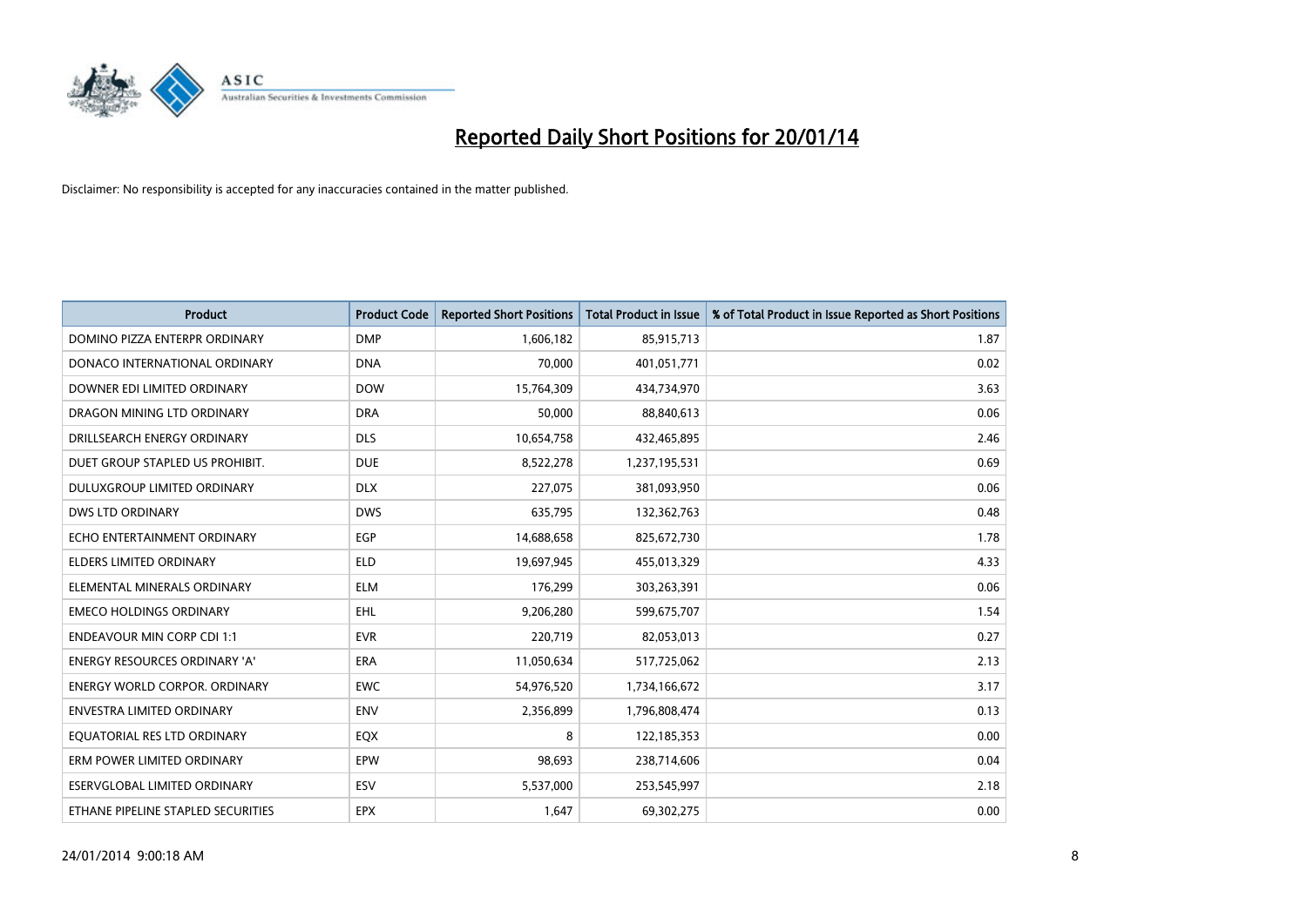

| <b>Product</b>                         | <b>Product Code</b> | <b>Reported Short Positions</b> | <b>Total Product in Issue</b> | % of Total Product in Issue Reported as Short Positions |
|----------------------------------------|---------------------|---------------------------------|-------------------------------|---------------------------------------------------------|
| EVOLUTION MINING LTD ORDINARY          | <b>EVN</b>          | 21,271,308                      | 708,652,367                   | 3.00                                                    |
| FAIRFAX MEDIA LTD ORDINARY             | <b>FXI</b>          | 196,093,148                     | 2,351,955,725                 | 8.34                                                    |
| <b>FANTASTIC HOLDINGS ORDINARY</b>     | <b>FAN</b>          | 21,870                          | 103,068,398                   | 0.02                                                    |
| FAR LTD ORDINARY                       | <b>FAR</b>          | 22,790,932                      | 2,499,846,742                 | 0.91                                                    |
| FEDERATION CNTRES ORD/UNIT STAPLED SEC | <b>FDC</b>          | 5,767,951                       | 1,427,641,565                 | 0.40                                                    |
| FINBAR GROUP LIMITED ORDINARY          | <b>FRI</b>          | 781                             | 220,847,184                   | 0.00                                                    |
| FISHER & PAYKEL H. ORDINARY            | <b>FPH</b>          | 1,750,025                       | 550,726,127                   | 0.32                                                    |
| FLEETWOOD CORP ORDINARY                | <b>FWD</b>          | 2,175,439                       | 60,522,619                    | 3.59                                                    |
| FLETCHER BUILDING ORDINARY             | <b>FBU</b>          | 1,403,047                       | 687,854,788                   | 0.20                                                    |
| FLEXIGROUP LIMITED ORDINARY            | <b>FXL</b>          | 405,815                         | 304,096,060                   | 0.13                                                    |
| FLIGHT CENTRE TRAVEL ORDINARY          | <b>FLT</b>          | 4,588,711                       | 100,537,929                   | 4.56                                                    |
| FLINDERS MINES LTD ORDINARY            | <b>FMS</b>          | 4,475,621                       | 1,826,716,748                 | 0.25                                                    |
| FOCUS MINERALS LTD ORDINARY            | <b>FML</b>          | 10,190,806                      | 9,137,375,877                 | 0.11                                                    |
| FONTERRA SHARE FUND ORDINARY UNITS     | <b>FSF</b>          | 15,724                          | 106,735,056                   | 0.01                                                    |
| <b>FORGE GROUP LIMITED ORDINARY</b>    | FGE                 | 4,432,799                       | 86,169,014                    | 5.14                                                    |
| FORTESCUE METALS GRP ORDINARY          | <b>FMG</b>          | 163,989,121                     | 3,113,798,151                 | 5.27                                                    |
| <b>G.U.D. HOLDINGS ORDINARY</b>        | GUD                 | 5,850,390                       | 71,241,319                    | 8.21                                                    |
| <b>G8 EDUCATION LIMITED ORDINARY</b>   | <b>GEM</b>          | 1,954,169                       | 301,705,105                   | 0.65                                                    |
| <b>GALAXY RESOURCES ORDINARY</b>       | <b>GXY</b>          | 20,401                          | 1,027,073,389                 | 0.00                                                    |
| <b>GBST HOLDINGS ORDINARY</b>          | <b>GBT</b>          | 34,293                          | 66,561,725                    | 0.05                                                    |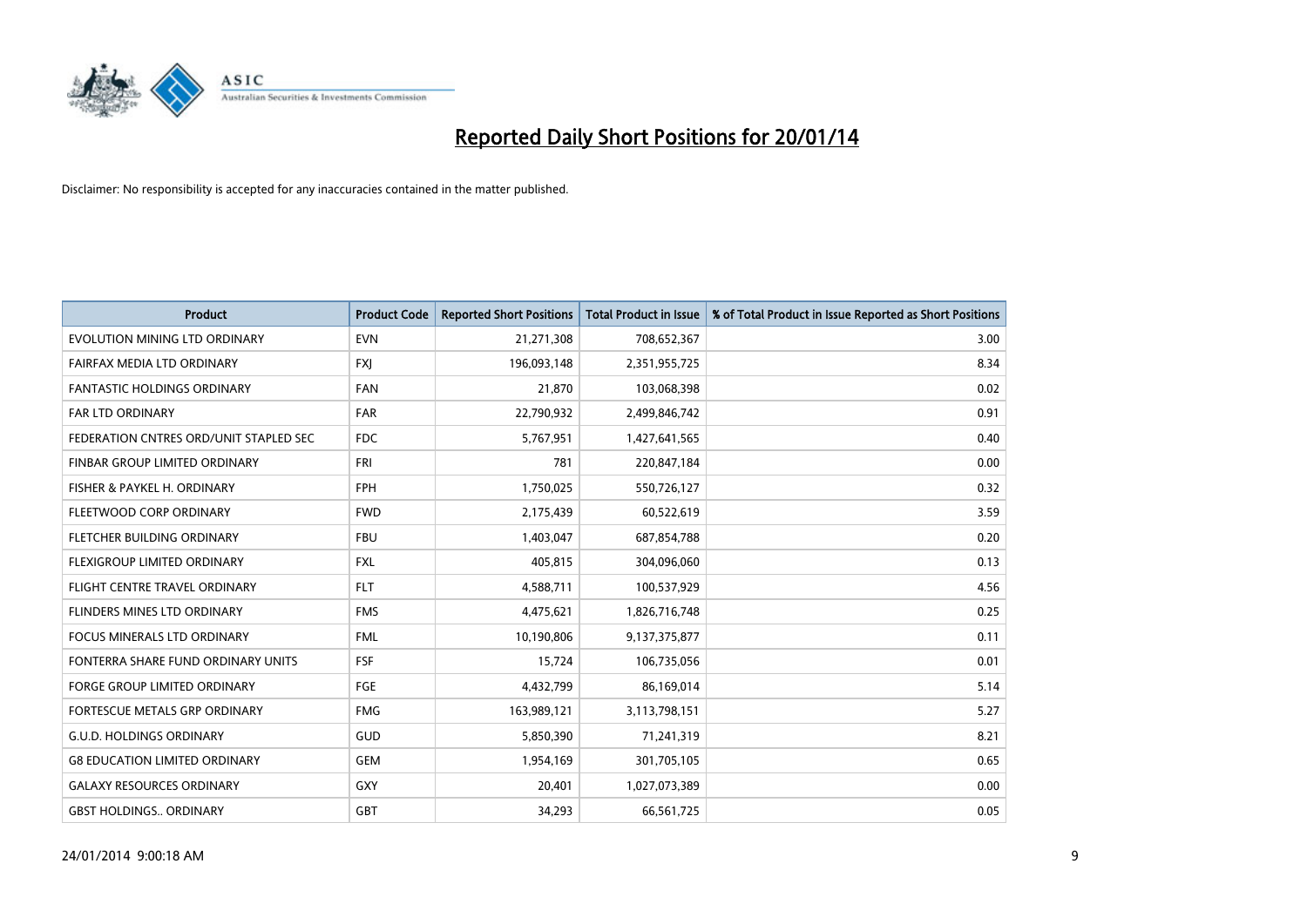

| <b>Product</b>                                   | <b>Product Code</b> | <b>Reported Short Positions</b> | <b>Total Product in Issue</b> | % of Total Product in Issue Reported as Short Positions |
|--------------------------------------------------|---------------------|---------------------------------|-------------------------------|---------------------------------------------------------|
| <b>GENETIC TECHNOLOGIES ORDINARY</b>             | GTG                 | 3,000                           | 581,408,662                   | 0.00                                                    |
| <b>GEODYNAMICS LIMITED ORDINARY</b>              | <b>GDY</b>          | 850                             | 406,452,608                   | 0.00                                                    |
| GI DYNAMICS, INC CDI US PROHIBITED               | GID                 | 143,526                         | 393,043,620                   | 0.04                                                    |
| <b>GINDALBIE METALS LTD ORDINARY</b>             | <b>GBG</b>          | 44,672,488                      | 1,493,660,842                 | 2.99                                                    |
| <b>GOODMAN FIELDER, ORDINARY</b>                 | <b>GFF</b>          | 40,361,558                      | 1,955,559,207                 | 2.06                                                    |
| <b>GOODMAN GROUP STAPLED</b>                     | <b>GMG</b>          | 4,725,401                       | 1,718,742,809                 | 0.27                                                    |
| <b>GPT GROUP STAPLED SEC.</b>                    | <b>GPT</b>          | 5,632,073                       | 1,694,888,638                 | 0.33                                                    |
| <b>GRAINCORP LIMITED A CLASS ORDINARY</b>        | <b>GNC</b>          | 556,071                         | 228,855,628                   | 0.24                                                    |
| <b>GRANGE RESOURCES. ORDINARY</b>                | GRR                 | 5,143,703                       | 1,157,097,869                 | 0.44                                                    |
| <b>GREENCROSS LIMITED ORDINARY</b>               | <b>GXL</b>          | 43,550                          | 37,682,334                    | 0.12                                                    |
| <b>GREENLAND MIN EN LTD ORDINARY</b>             | GGG                 | 2,230,645                       | 574,572,911                   | 0.39                                                    |
| <b>GROWTHPOINT PROPERTY ORD/UNIT STAPLED SEC</b> | GOZ                 | 6,637                           | 475,705,269                   | 0.00                                                    |
| <b>GRYPHON MINERALS LTD ORDINARY</b>             | GRY                 | 5,332,864                       | 400,797,615                   | 1.33                                                    |
| <b>GUILDFORD COAL LTD ORDINARY</b>               | <b>GUF</b>          | 242,747                         | 655,046,899                   | 0.04                                                    |
| <b>GUINNESS PEAT GROUP. CDI 1:1</b>              | <b>GPG</b>          | 81,925                          | 187,775,054                   | 0.04                                                    |
| <b>GWA GROUP LTD ORDINARY</b>                    | <b>GWA</b>          | 12,857,620                      | 306,533,770                   | 4.19                                                    |
| <b>HARVEY NORMAN ORDINARY</b>                    | <b>HVN</b>          | 67,044,441                      | 1,062,316,784                 | 6.31                                                    |
| <b>HENDERSON GROUP CDI 1:1</b>                   | <b>HGG</b>          | 468,957                         | 703,262,113                   | 0.07                                                    |
| HFA HOLDINGS LIMITED ORDINARY                    | <b>HFA</b>          | 3,863                           | 118,738,157                   | 0.00                                                    |
| <b>HIGHLANDS PACIFIC ORDINARY</b>                | <b>HIG</b>          | 10,001                          | 853,777,764                   | 0.00                                                    |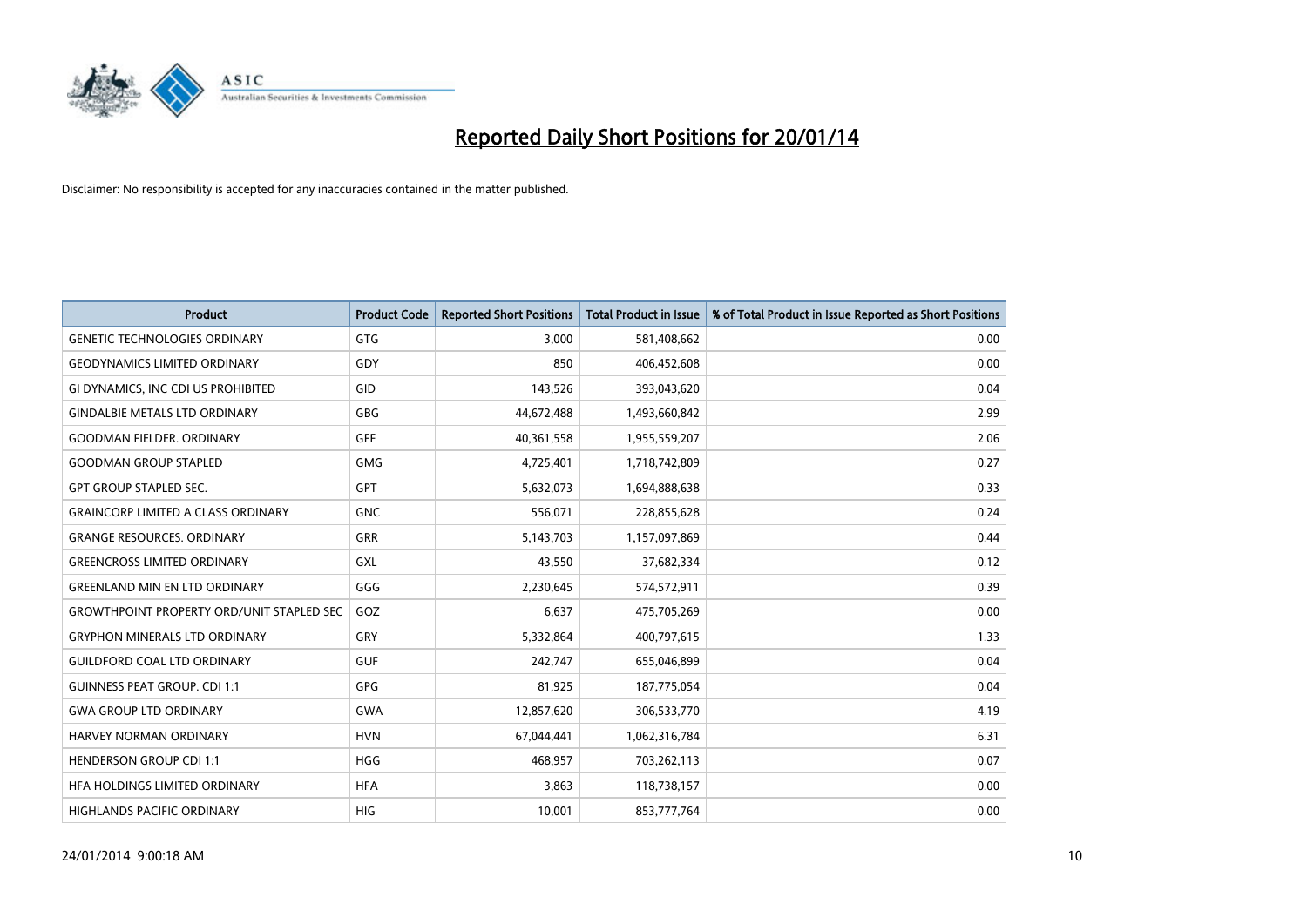

| <b>Product</b>                           | <b>Product Code</b> | <b>Reported Short Positions</b> | <b>Total Product in Issue</b> | % of Total Product in Issue Reported as Short Positions |
|------------------------------------------|---------------------|---------------------------------|-------------------------------|---------------------------------------------------------|
| HILLGROVE RES LTD ORDINARY               | <b>HGO</b>          | 21,499                          | 1,178,589,221                 | 0.00                                                    |
| HILLS LTD ORDINARY                       | HIL                 | 505,126                         | 236,619,450                   | 0.21                                                    |
| HORIZON OIL LIMITED ORDINARY             | <b>HZN</b>          | 78,270,082                      | 1,301,147,932                 | 6.02                                                    |
| HOT CHILI LTD ORDINARY                   | <b>HCH</b>          | 10,000                          | 347,732,196                   | 0.00                                                    |
| <b>ICON ENERGY LIMITED ORDINARY</b>      | <b>ICN</b>          | 2,926                           | 615,774,351                   | 0.00                                                    |
| <b>IINET LIMITED ORDINARY</b>            | <b>IIN</b>          | 248,575                         | 161,238,847                   | 0.15                                                    |
| <b>ILUKA RESOURCES ORDINARY</b>          | ILU                 | 40,836,895                      | 418,700,517                   | 9.75                                                    |
| <b>IMDEX LIMITED ORDINARY</b>            | <b>IMD</b>          | 4,021,516                       | 210,473,188                   | 1.91                                                    |
| <b>INCITEC PIVOT ORDINARY</b>            | IPL                 | 25,875,920                      | 1,628,730,107                 | 1.59                                                    |
| <b>INDEPENDENCE GROUP ORDINARY</b>       | IGO                 | 3,737,909                       | 233,323,905                   | 1.60                                                    |
| <b>INDOPHIL RESOURCES ORDINARY</b>       | <b>IRN</b>          | 323,030                         | 1,203,146,194                 | 0.03                                                    |
| <b>INFIGEN ENERGY STAPLED SECURITIES</b> | <b>IFN</b>          | 3,026,866                       | 764,993,434                   | 0.40                                                    |
| <b>INFOMEDIA LTD ORDINARY</b>            | <b>IFM</b>          | 428,519                         | 304,953,155                   | 0.14                                                    |
| <b>INGENIA GROUP STAPLED SECURITIES</b>  | <b>INA</b>          | 45,936                          | 676,240,232                   | 0.01                                                    |
| <b>INSURANCE AUSTRALIA ORDINARY</b>      | IAG                 | 9,752,693                       | 2,298,412,449                 | 0.42                                                    |
| <b>INTREPID MINES ORDINARY</b>           | <b>IAU</b>          | 17,525,507                      | 556,426,332                   | 3.15                                                    |
| INVESTA OFFICE FUND STAPLED SECURITIES   | <b>IOF</b>          | 426,058                         | 614,047,458                   | 0.07                                                    |
| <b>INVOCARE LIMITED ORDINARY</b>         | <b>IVC</b>          | 5,982,645                       | 110,030,298                   | 5.44                                                    |
| <b>IOOF HOLDINGS LTD ORDINARY</b>        | IFL                 | 2,144,914                       | 232,118,034                   | 0.92                                                    |
| <b>IRESS LIMITED ORDINARY</b>            | <b>IRE</b>          | 468,468                         | 158,585,126                   | 0.30                                                    |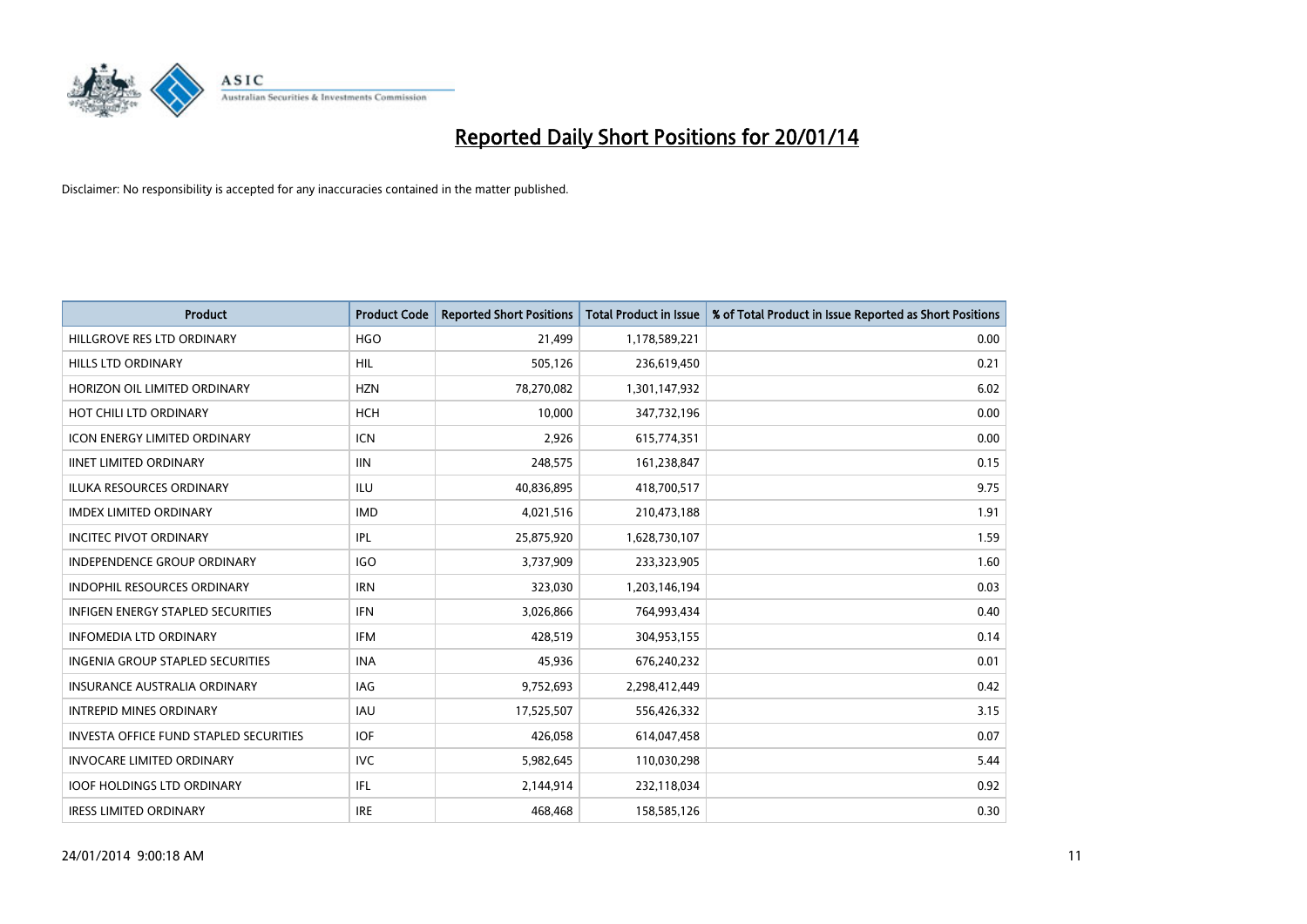

| <b>Product</b>                           | <b>Product Code</b> | <b>Reported Short Positions</b> | <b>Total Product in Issue</b> | % of Total Product in Issue Reported as Short Positions |
|------------------------------------------|---------------------|---------------------------------|-------------------------------|---------------------------------------------------------|
| <b>IRON ORE HOLDINGS ORDINARY</b>        | <b>IOH</b>          | 26,197                          | 161,174,005                   | 0.02                                                    |
| <b>ISELECT LTD ORDINARY</b>              | <b>ISU</b>          | 510,036                         | 260,889,894                   | 0.20                                                    |
| ISHS ASIA 50 ETF CDI 1:1                 | <b>IAA</b>          | 2,091                           | 1,700,000                     | 0.12                                                    |
| JAMES HARDIE INDUST CHESS DEPOSITARY INT | <b>IHX</b>          | 5,669,740                       | 443,536,551                   | 1.28                                                    |
| <b>IB HI-FI LIMITED ORDINARY</b>         | <b>JBH</b>          | 7,277,610                       | 100,261,681                   | 7.26                                                    |
| <b>KAGARA LTD ORDINARY</b>               | KZL                 | 3,385,466                       | 798,953,117                   | 0.42                                                    |
| KAROON GAS AUSTRALIA ORDINARY            | <b>KAR</b>          | 4,331,776                       | 255,841,581                   | 1.69                                                    |
| KATHMANDU HOLD LTD ORDINARY              | <b>KMD</b>          | 201,414                         | 200,473,338                   | 0.10                                                    |
| <b>KBL MINING LIMITED ORDINARY</b>       | <b>KBL</b>          | 1,820                           | 393,535,629                   | 0.00                                                    |
| KINGSGATE CONSOLID. ORDINARY             | <b>KCN</b>          | 7,148,119                       | 164,059,349                   | 4.36                                                    |
| KINGSROSE MINING LTD ORDINARY            | <b>KRM</b>          | 490,786                         | 335,753,851                   | 0.15                                                    |
| LEIGHTON HOLDINGS ORDINARY               | LEI                 | 22,229,865                      | 337,235,188                   | 6.59                                                    |
| LEND LEASE GROUP UNIT/ORD STAPLED        | <b>LLC</b>          | 7,154,720                       | 576,712,337                   | 1.24                                                    |
| LYCOPODIUM LIMITED ORDINARY              | <b>LYL</b>          | $\mathbf{1}$                    | 38,955,103                    | 0.00                                                    |
| LYNAS CORPORATION ORDINARY               | <b>LYC</b>          | 164,163,690                     | 1,961,160,594                 | 8.37                                                    |
| <b>M2 GRP LTD ORDINARY</b>               | <b>MTU</b>          | 9,445,270                       | 179,384,685                   | 5.27                                                    |
| <b>MACA LIMITED ORDINARY</b>             | <b>MLD</b>          | 76,124                          | 176,476,373                   | 0.04                                                    |
| <b>MACMAHON HOLDINGS ORDINARY</b>        | <b>MAH</b>          | 107,510                         | 1,261,699,966                 | 0.01                                                    |
| MACO ATLAS ROADS GRP ORDINARY STAPLED    | <b>MOA</b>          | 12,232,155                      | 487,230,540                   | 2.51                                                    |
| MACQUARIE GROUP LTD ORDINARY             | MQG                 | 1,535,839                       | 321,050,410                   | 0.48                                                    |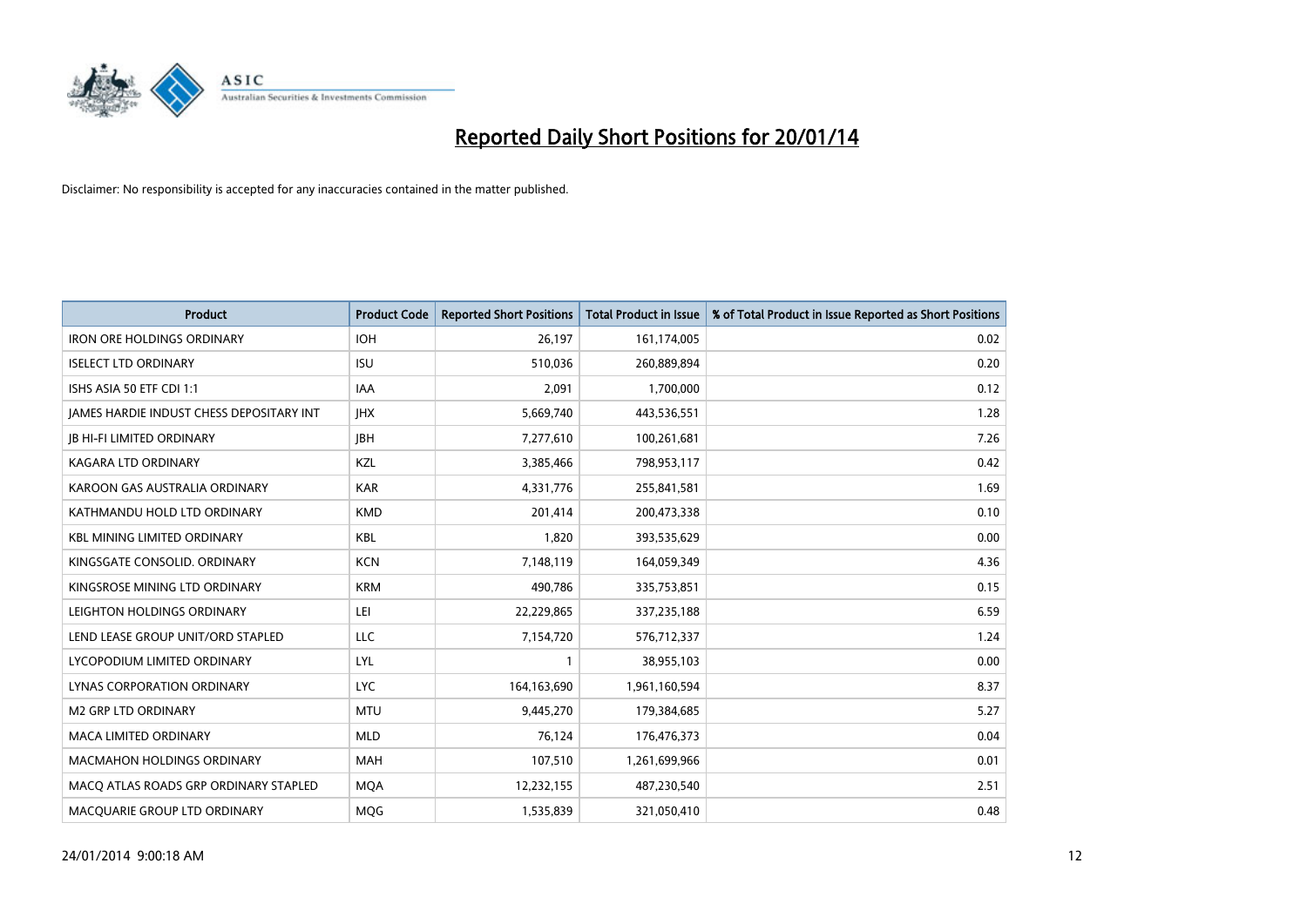

| <b>Product</b>                       | <b>Product Code</b> | <b>Reported Short Positions</b> | <b>Total Product in Issue</b> | % of Total Product in Issue Reported as Short Positions |
|--------------------------------------|---------------------|---------------------------------|-------------------------------|---------------------------------------------------------|
| MAGELLAN FIN GRP LTD ORDINARY        | <b>MFG</b>          | 1,017,915                       | 155,830,849                   | 0.65                                                    |
| <b>MATRIX C &amp; E LTD ORDINARY</b> | <b>MCE</b>          | 2,882,401                       | 94,555,428                    | 3.05                                                    |
| MAVERICK DRILLING ORDINARY           | <b>MAD</b>          | 7,900,164                       | 468,004,529                   | 1.69                                                    |
| MAXITRANS INDUSTRIES ORDINARY        | <b>MXI</b>          | 488,134                         | 183,993,392                   | 0.27                                                    |
| MAYNE PHARMA LTD ORDINARY            | <b>MYX</b>          | 1,238,705                       | 563,459,968                   | 0.22                                                    |
| <b>MCALEESE LTD ORDINARY</b>         | <b>MCS</b>          | 2,694,317                       | 296,577,121                   | 0.91                                                    |
| MCMILLAN SHAKESPEARE ORDINARY        | <b>MMS</b>          | 708,688                         | 74,523,965                    | 0.95                                                    |
| MEDUSA MINING LTD ORDINARY           | <b>MML</b>          | 5,729,905                       | 207,794,301                   | 2.76                                                    |
| MELBOURNE IT LIMITED ORDINARY        | <b>MLB</b>          | 23,405                          | 83,231,038                    | 0.03                                                    |
| MEO AUSTRALIA LTD ORDINARY           | <b>MEO</b>          | 10,845                          | 627,264,587                   | 0.00                                                    |
| MERIDIAN ENERGY INSTALMENT RECEIPTS  | <b>MEZCA</b>        | 32,097                          | 1,255,413,626                 | 0.00                                                    |
| <b>MERMAID MARINE ORDINARY</b>       | <b>MRM</b>          | 1,589,849                       | 232,652,241                   | 0.68                                                    |
| MESOBLAST LIMITED ORDINARY           | <b>MSB</b>          | 18,383,076                      | 321,210,394                   | 5.72                                                    |
| METALS X LIMITED ORDINARY            | <b>MLX</b>          | 36,159                          | 1,655,386,110                 | 0.00                                                    |
| METCASH LIMITED ORDINARY             | <b>MTS</b>          | 111,916,978                     | 880,704,786                   | 12.71                                                   |
| METMINCO LIMITED ORDINARY            | <b>MNC</b>          | 326,968                         | 1,749,543,023                 | 0.02                                                    |
| MIGHTY RIVER POWER ORDINARY          | <b>MYT</b>          | 1,950,939                       | 1,400,012,517                 | 0.14                                                    |
| MINCOR RESOURCES NL ORDINARY         | <b>MCR</b>          | 2,241,674                       | 188,208,274                   | 1.19                                                    |
| MINERAL DEPOSITS ORDINARY            | <b>MDL</b>          | 771,399                         | 96,038,786                    | 0.80                                                    |
| MINERAL RESOURCES. ORDINARY          | <b>MIN</b>          | 4,422,599                       | 186,112,198                   | 2.38                                                    |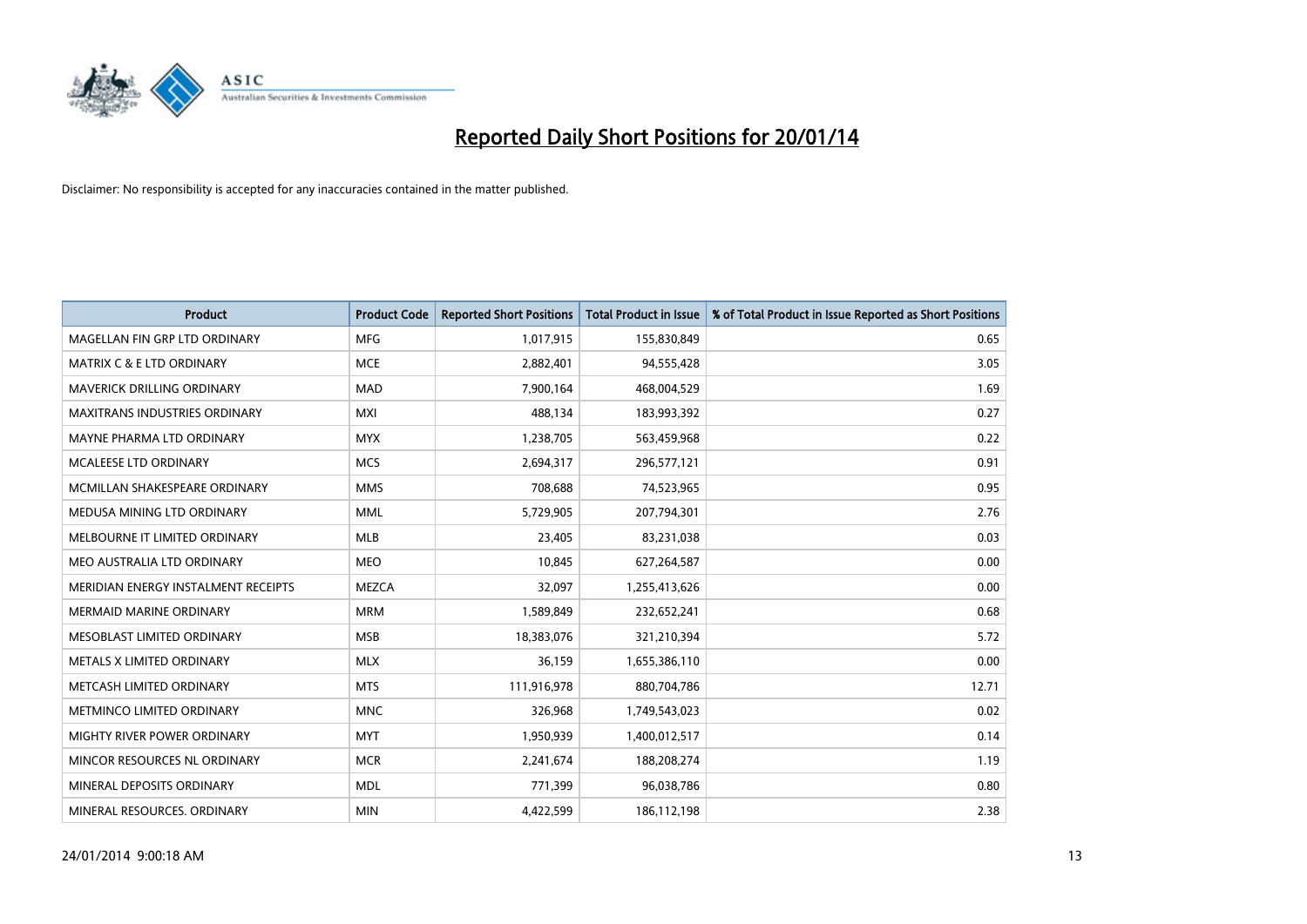

| <b>Product</b>                    | <b>Product Code</b> | <b>Reported Short Positions</b> | <b>Total Product in Issue</b> | % of Total Product in Issue Reported as Short Positions |
|-----------------------------------|---------------------|---------------------------------|-------------------------------|---------------------------------------------------------|
| MINT WIRELESS ORDINARY            | <b>MNW</b>          | 734,815                         | 403,872,395                   | 0.18                                                    |
| MIRABELA NICKEL LTD ORDINARY      | <b>MBN</b>          | 18,867,110                      | 876,801,147                   | 2.15                                                    |
| MIRVAC GROUP STAPLED SECURITIES   | <b>MGR</b>          | 6,320,832                       | 3,664,938,678                 | 0.17                                                    |
| MOLOPO ENERGY LTD ORDINARY        | <b>MPO</b>          | 351,895                         | 246,724,091                   | 0.14                                                    |
| MONADELPHOUS GROUP ORDINARY       | <b>MND</b>          | 13,102,963                      | 92,308,047                    | 14.19                                                   |
| MORTGAGE CHOICE LTD ORDINARY      | <b>MOC</b>          | 79,564                          | 123,780,387                   | 0.06                                                    |
| <b>MOUNT GIBSON IRON ORDINARY</b> | <b>MGX</b>          | 8,067,658                       | 1,090,584,232                 | 0.74                                                    |
| MULTIPLEX SITES SITES             | <b>MXUPA</b>        | 1,474                           | 4,500,000                     | 0.03                                                    |
| MURCHISON METALS LTD ORDINARY     | <b>MMX</b>          | 216,291                         | 450,497,346                   | 0.05                                                    |
| MYER HOLDINGS LTD ORDINARY        | <b>MYR</b>          | 65,456,452                      | 585,684,551                   | 11.18                                                   |
| NANOSONICS LIMITED ORDINARY       | <b>NAN</b>          | 190,618                         | 263,125,129                   | 0.07                                                    |
| NATIONAL AUST. BANK ORDINARY      | <b>NAB</b>          | 5,104,015                       | 2,351,436,055                 | 0.22                                                    |
| NATIONAL STORAGE STAPLED          | <b>NSR</b>          | 10,035                          | 244,897,097                   | 0.00                                                    |
| NAVITAS LIMITED ORDINARY          | <b>NVT</b>          | 3,057,678                       | 375,416,910                   | 0.81                                                    |
| NEARMAP LTD ORDINARY              | <b>NEA</b>          | 4,500                           | 333,846,101                   | 0.00                                                    |
| NEON ENERGY LIMITED ORDINARY      | <b>NEN</b>          | 4,445,747                       | 553,037,848                   | 0.80                                                    |
| NEUREN PHARMACEUT, ORDINARY       | <b>NEU</b>          | 10,403                          | 1,518,782,296                 | 0.00                                                    |
| NEW HOPE CORPORATION ORDINARY     | <b>NHC</b>          | 423,847                         | 830,819,859                   | 0.05                                                    |
| NEWCREST MINING ORDINARY          | <b>NCM</b>          | 11,730,187                      | 766,510,971                   | 1.53                                                    |
| NEWS CORP A NON-VOTING CDI        | <b>NWSLV</b>        | 1,600,573                       | 3,336,550                     | 47.97                                                   |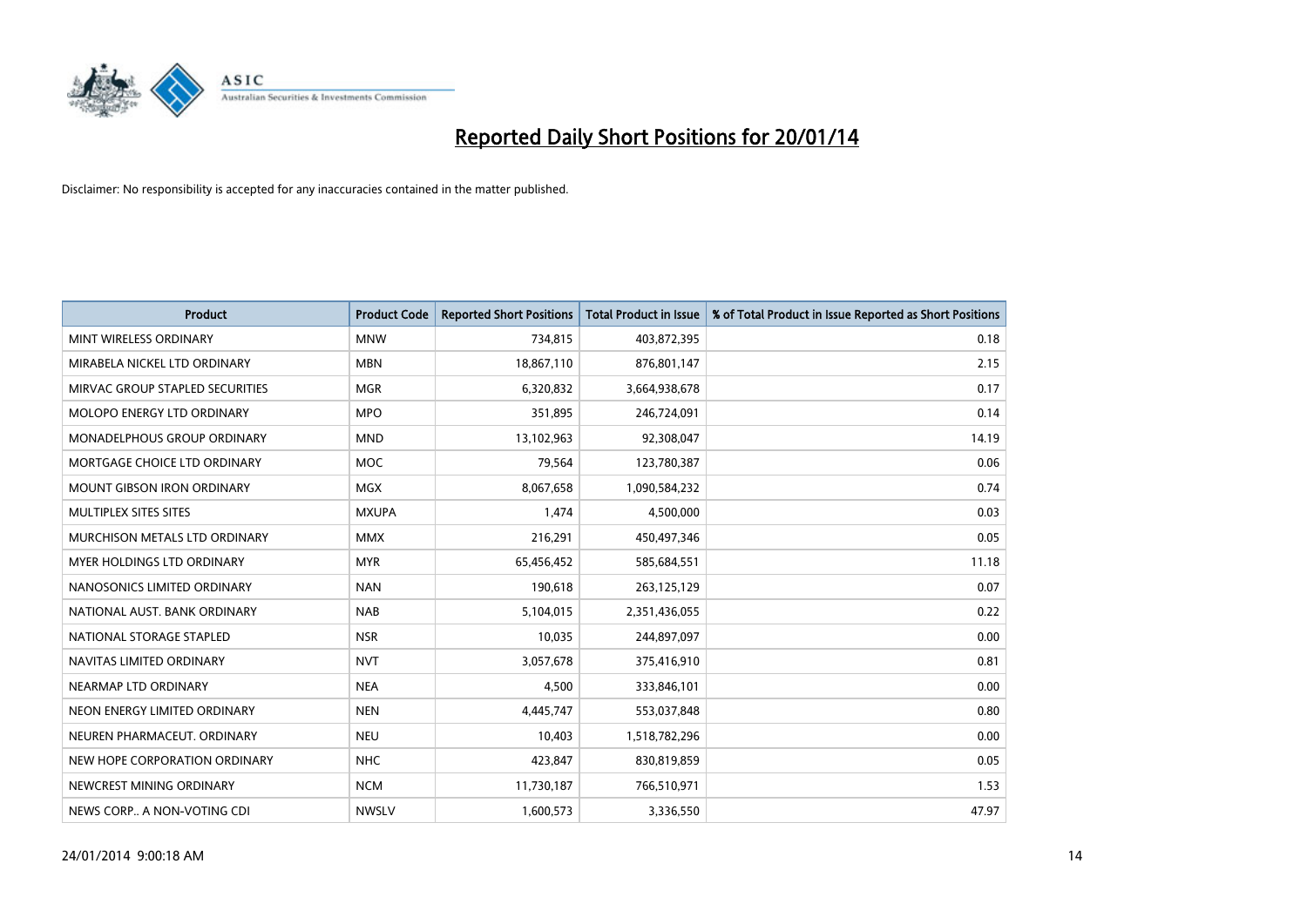

| <b>Product</b>                        | <b>Product Code</b> | <b>Reported Short Positions</b> | <b>Total Product in Issue</b> | % of Total Product in Issue Reported as Short Positions |
|---------------------------------------|---------------------|---------------------------------|-------------------------------|---------------------------------------------------------|
| NEWS CORP B VOTING CDI                | <b>NWS</b>          | 3,224,475                       | 19,342,944                    | 16.67                                                   |
| NEWSAT LIMITED ORDINARY               | <b>NWT</b>          | 1,708,047                       | 591,460,931                   | 0.29                                                    |
| NEXTDC LIMITED ORDINARY               | <b>NXT</b>          | 9,240,707                       | 192,904,486                   | 4.79                                                    |
| NEXUS ENERGY LIMITED ORDINARY         | <b>NXS</b>          | 1,955,768                       | 1,330,219,459                 | 0.15                                                    |
| NIB HOLDINGS LIMITED ORDINARY         | <b>NHF</b>          | 3,891,493                       | 439,004,182                   | 0.89                                                    |
| NICK SCALI LIMITED ORDINARY           | <b>NCK</b>          | 1,559                           | 81,000,000                    | 0.00                                                    |
| NIDO PETROLEUM ORDINARY               | <b>NDO</b>          | 47,402                          | 2,048,317,635                 | 0.00                                                    |
| NINE ENTERTAINMENT ORDINARY           | <b>NEC</b>          | 7,000,229                       | 940,295,023                   | 0.74                                                    |
| NOBLE MINERAL RES ORDINARY            | <b>NMG</b>          | 2,365,726                       | 666,397,952                   | 0.36                                                    |
| NORTHERN IRON LTD ORDINARY            | <b>NFE</b>          | 108,190                         | 484,405,314                   | 0.02                                                    |
| NORTHERN STAR ORDINARY                | <b>NST</b>          | 2,376,423                       | 428,369,762                   | 0.55                                                    |
| NOVOGEN LIMITED ORDINARY              | <b>NRT</b>          | 74,125                          | 161,498,858                   | 0.05                                                    |
| NRW HOLDINGS LIMITED ORDINARY         | <b>NWH</b>          | 17,547,275                      | 278,888,011                   | 6.29                                                    |
| NUCOAL RESOURCES LTD ORDINARY         | <b>NCR</b>          | $\mathbf{1}$                    | 768,612,354                   | 0.00                                                    |
| NUFARM LIMITED ORDINARY               | <b>NUF</b>          | 15,979,951                      | 263,725,895                   | 6.06                                                    |
| OAKTON LIMITED ORDINARY               | <b>OKN</b>          | 758,487                         | 89,968,985                    | 0.84                                                    |
| OCEANAGOLD CORP. CHESS DEPOSITARY INT | <b>OGC</b>          | 785,294                         | 300,350,129                   | 0.26                                                    |
| OIL SEARCH LTD ORDINARY               | OSH                 | 8,812,400                       | 1,343,361,150                 | 0.66                                                    |
| OM HOLDINGS LIMITED ORDINARY          | <b>OMH</b>          | 2,288,509                       | 733,423,337                   | 0.31                                                    |
| ORICA LIMITED ORDINARY                | ORI                 | 9,730,451                       | 370,255,009                   | 2.63                                                    |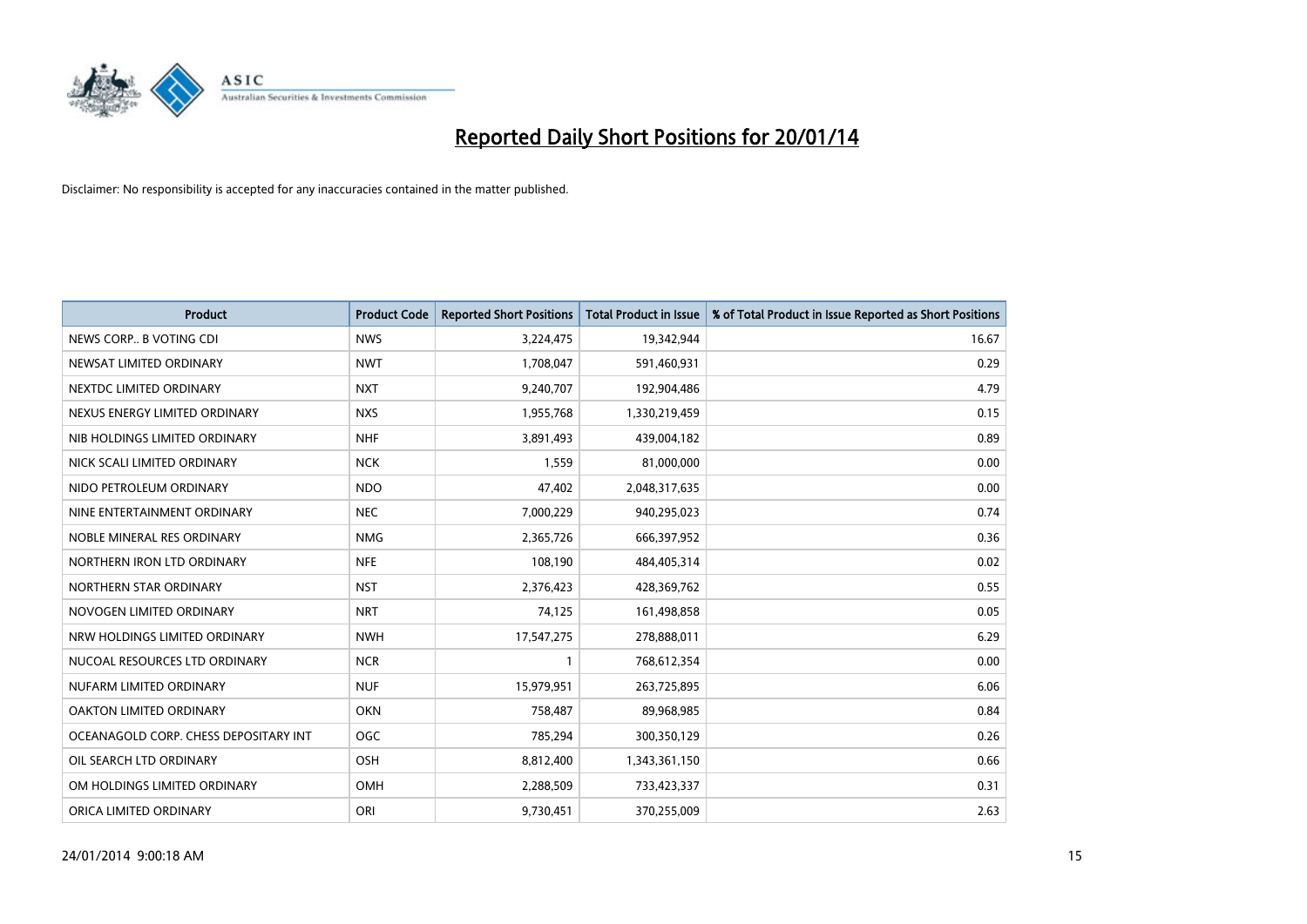

| <b>Product</b>                | <b>Product Code</b> | <b>Reported Short Positions</b> | <b>Total Product in Issue</b> | % of Total Product in Issue Reported as Short Positions |
|-------------------------------|---------------------|---------------------------------|-------------------------------|---------------------------------------------------------|
| ORIGIN ENERGY ORDINARY        | <b>ORG</b>          | 8,182,264                       | 1,101,228,973                 | 0.74                                                    |
| OROCOBRE LIMITED ORDINARY     | <b>ORE</b>          | 854,659                         | 132,041,911                   | 0.65                                                    |
| ORORA LIMITED ORDINARY        | <b>ORA</b>          | 351,920                         | 1,206,684,923                 | 0.03                                                    |
| OROTONGROUP LIMITED ORDINARY  | ORL                 | 135,293                         | 40,880,902                    | 0.33                                                    |
| OZ MINERALS ORDINARY          | OZL                 | 16,939,144                      | 303,470,022                   | 5.58                                                    |
| OZFOREX GROUP LTD ORDINARY    | <b>OFX</b>          | 2,303,086                       | 240,000,000                   | 0.96                                                    |
| PACIFIC BRANDS ORDINARY       | <b>PBG</b>          | 6,908,161                       | 912,915,695                   | 0.76                                                    |
| PACT GROUP HLDGS LTD ORDINARY | PGH                 | 1,350,000                       | 294,097,961                   | 0.46                                                    |
| PALADIN ENERGY LTD ORDINARY   | <b>PDN</b>          | 87,676,404                      | 964,241,634                   | 9.09                                                    |
| PANAUST LIMITED ORDINARY      | <b>PNA</b>          | 9,376,102                       | 620,724,651                   | 1.51                                                    |
| PANORAMIC RESOURCES ORDINARY  | PAN                 | 460,812                         | 319,285,132                   | 0.14                                                    |
| PANTERRA GOLD LTD ORDINARY    | PGI                 | $\mathbf{1}$                    | 772,031,012                   | 0.00                                                    |
| PAPERLINX LIMITED ORDINARY    | <b>PPX</b>          | 48,326                          | 609,280,761                   | 0.01                                                    |
| PAPILLON RES LTD ORDINARY     | PIR                 | 7,716,265                       | 339,444,210                   | 2.27                                                    |
| PATTIES FOODS LTD ORDINARY    | PFL                 | 44,290                          | 139,144,338                   | 0.03                                                    |
| PEET LIMITED ORDINARY         | <b>PPC</b>          | 500,501                         | 433,389,348                   | 0.12                                                    |
| PENINSULA ENERGY LTD ORDINARY | <b>PEN</b>          | $\mathbf{1}$                    | 3,252,030,235                 | 0.00                                                    |
| PERPETUAL LIMITED ORDINARY    | PPT                 | 2,325,163                       | 46,529,270                    | 5.00                                                    |
| PERSEUS MINING LTD ORDINARY   | PRU                 | 9,338,121                       | 457,962,088                   | 2.04                                                    |
| PHARMAXIS LTD ORDINARY        | <b>PXS</b>          | 837,072                         | 309,046,349                   | 0.27                                                    |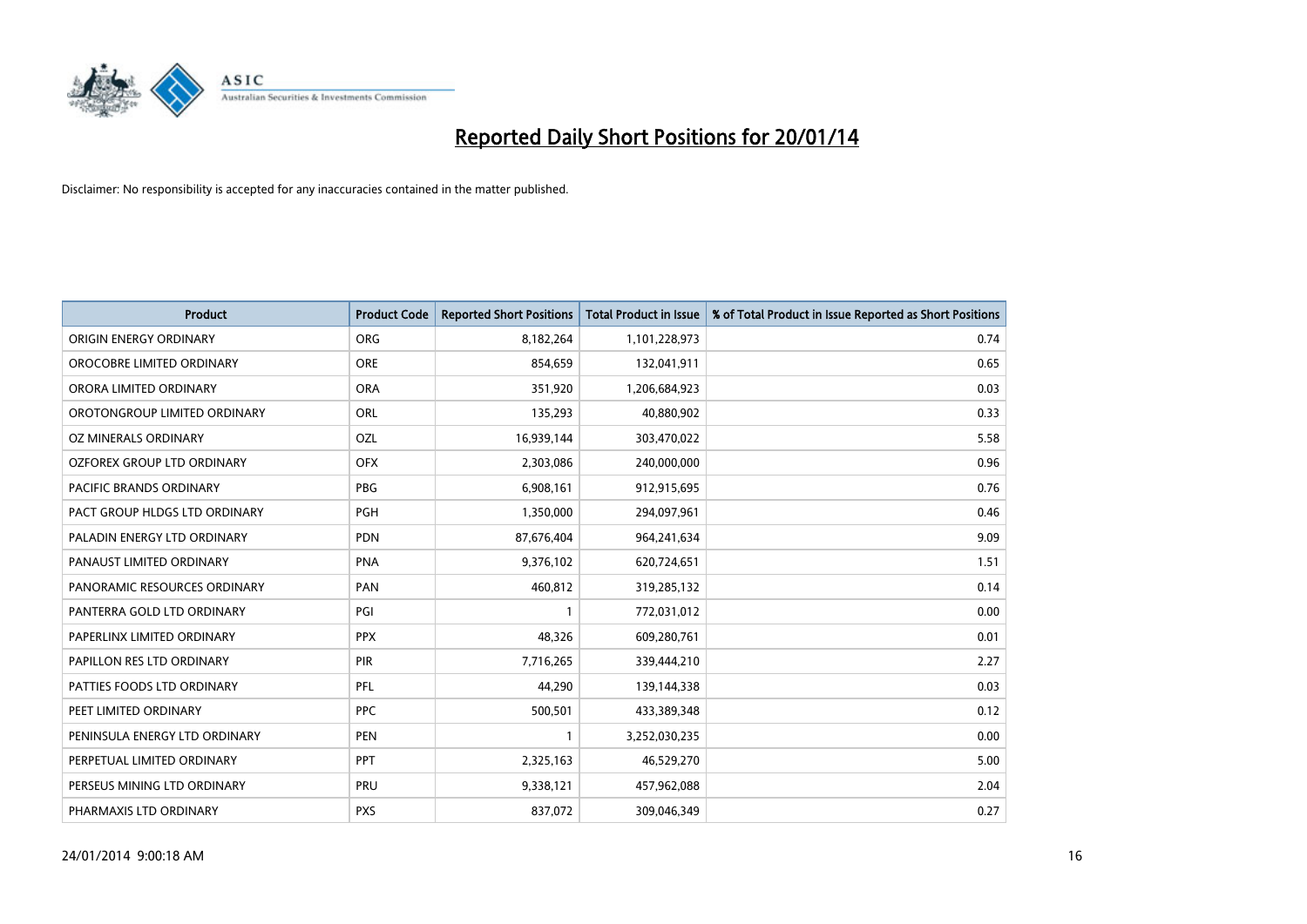

| <b>Product</b>                    | <b>Product Code</b> | <b>Reported Short Positions</b> | <b>Total Product in Issue</b> | % of Total Product in Issue Reported as Short Positions |
|-----------------------------------|---------------------|---------------------------------|-------------------------------|---------------------------------------------------------|
| PHOSPHAGENICS LTD. ORDINARY       | POH                 | 50,000                          | 1,020,465,957                 | 0.00                                                    |
| PLATINUM ASSET ORDINARY           | <b>PTM</b>          | 188,242                         | 578,685,695                   | 0.03                                                    |
| PLATINUM AUSTRALIA ORDINARY       | <b>PLA</b>          | 836,127                         | 504,968,043                   | 0.17                                                    |
| PMI GOLD CORP CDI 1:1             | <b>PVM</b>          | 232,274                         | 162,796,704                   | 0.14                                                    |
| PMP LIMITED ORDINARY              | <b>PMP</b>          | 1,595,073                       | 323,781,124                   | 0.49                                                    |
| PRANA BIOTECHNOLOGY ORDINARY      | PBT                 | 316,452                         | 418,181,096                   | 0.08                                                    |
| PREMIER INVESTMENTS ORDINARY      | <b>PMV</b>          | 284,416                         | 155,314,874                   | 0.18                                                    |
| PRIMA BIOMED LTD ORDINARY         | <b>PRR</b>          | 756,468                         | 1,228,709,341                 | 0.06                                                    |
| PRIMARY HEALTH CARE ORDINARY      | <b>PRY</b>          | 19,414,852                      | 504,956,647                   | 3.84                                                    |
| PRIME MEDIA GRP LTD ORDINARY      | <b>PRT</b>          | 1,413,676                       | 366,330,303                   | 0.39                                                    |
| PROGRAMMED ORDINARY               | <b>PRG</b>          | 183,026                         | 118,229,190                   | 0.15                                                    |
| <b>QANTAS AIRWAYS ORDINARY</b>    | QAN                 | 60,845,587                      | 2,196,330,250                 | 2.77                                                    |
| OBE INSURANCE GROUP ORDINARY      | <b>OBE</b>          | 13,307,090                      | 1,248,704,599                 | 1.07                                                    |
| ORXPHARMA LTD ORDINARY            | <b>QRX</b>          | 66,492                          | 164,095,969                   | 0.04                                                    |
| <b>QUBE HOLDINGS LTD ORDINARY</b> | <b>QUB</b>          | 12,505,578                      | 931,433,499                   | 1.34                                                    |
| RAMELIUS RESOURCES ORDINARY       | <b>RMS</b>          | 169,047                         | 365,380,380                   | 0.05                                                    |
| RAMSAY HEALTH CARE ORDINARY       | <b>RHC</b>          | 2,552,247                       | 202,081,252                   | 1.26                                                    |
| <b>RCR TOMLINSON ORDINARY</b>     | <b>RCR</b>          | 1,086,017                       | 136,696,590                   | 0.79                                                    |
| <b>REA GROUP ORDINARY</b>         | <b>REA</b>          | 941,418                         | 131,714,699                   | 0.71                                                    |
| RECALL HOLDINGS LTD ORDINARY      | <b>REC</b>          | 612,367                         | 312,311,413                   | 0.20                                                    |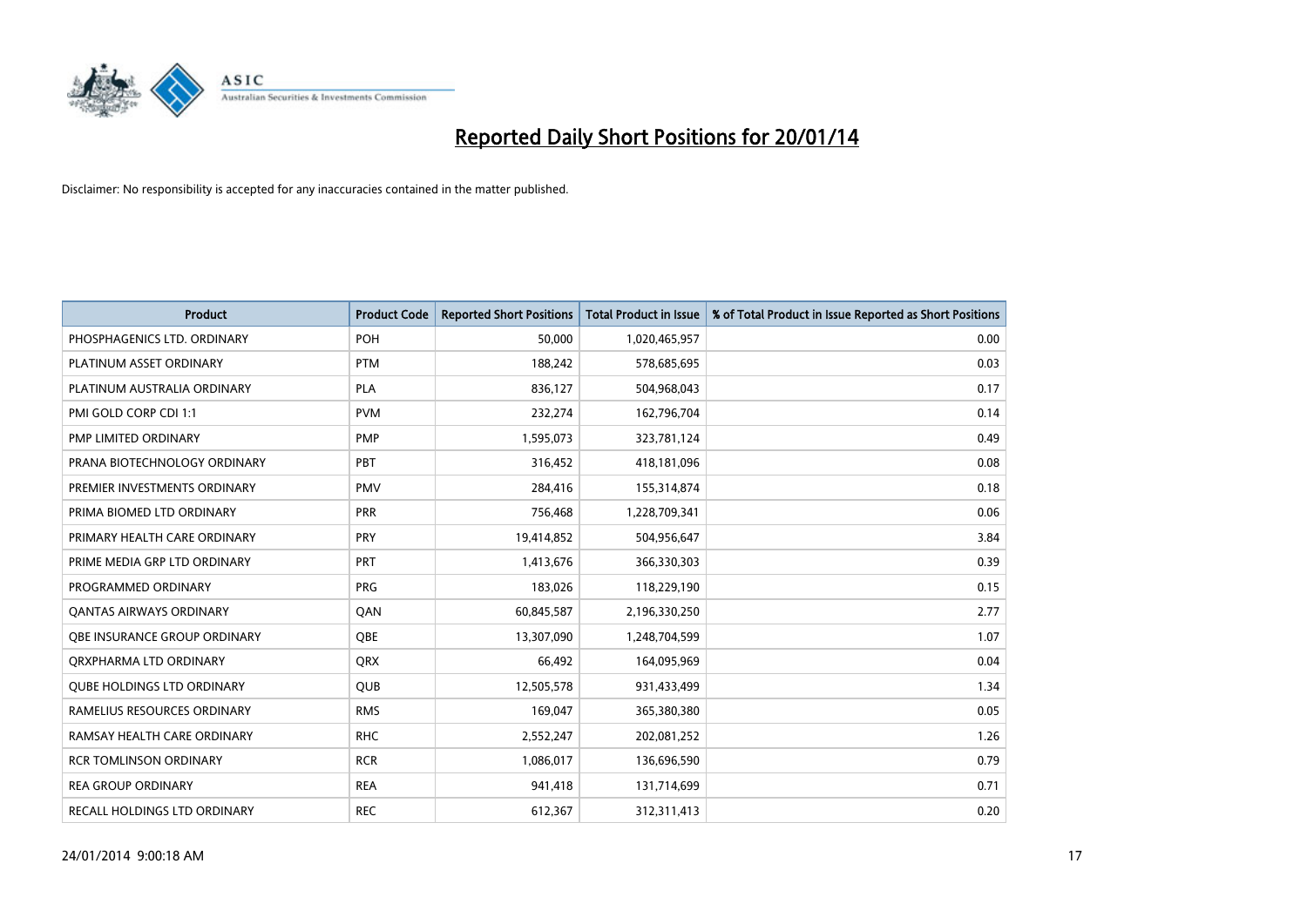

| <b>Product</b>                      | <b>Product Code</b> | <b>Reported Short Positions</b> | <b>Total Product in Issue</b> | % of Total Product in Issue Reported as Short Positions |
|-------------------------------------|---------------------|---------------------------------|-------------------------------|---------------------------------------------------------|
| <b>RECKON LIMITED ORDINARY</b>      | <b>RKN</b>          | 77,166                          | 126,913,066                   | 0.06                                                    |
| <b>RED 5 LIMITED ORDINARY</b>       | <b>RED</b>          | 162,100                         | 759,451,008                   | 0.02                                                    |
| RED FORK ENERGY ORDINARY            | <b>RFE</b>          | 3,272,716                       | 501,051,719                   | 0.65                                                    |
| REDBANK ENERGY LTD ORDINARY         | <b>AEI</b>          | 13                              | 786,287                       | 0.00                                                    |
| REECE AUSTRALIA LTD. ORDINARY       | <b>REH</b>          | 377                             | 99,600,000                    | 0.00                                                    |
| REED RESOURCES LTD ORDINARY         | <b>RDR</b>          | 250,000                         | 523,453,895                   | 0.05                                                    |
| <b>REGIS RESOURCES ORDINARY</b>     | <b>RRL</b>          | 10,138,563                      | 498,016,225                   | 2.04                                                    |
| RESMED INC CDI 10:1                 | <b>RMD</b>          | 36,037,707                      | 1,420,542,770                 | 2.54                                                    |
| <b>RESOLUTE MINING ORDINARY</b>     | <b>RSG</b>          | 7,079,797                       | 640,994,224                   | 1.10                                                    |
| RESOURCE EQUIP LTD ORDINARY         | <b>RQL</b>          | 5,000                           | 249,065,471                   | 0.00                                                    |
| <b>RESOURCE GENERATION ORDINARY</b> | <b>RES</b>          | 224,300                         | 581,380,338                   | 0.04                                                    |
| RETAIL FOOD GROUP ORDINARY          | <b>RFG</b>          | 3,263,407                       | 144,049,390                   | 2.27                                                    |
| REX MINERALS LIMITED ORDINARY       | <b>RXM</b>          | 1,744,011                       | 188,907,284                   | 0.92                                                    |
| RIDLEY CORPORATION ORDINARY         | <b>RIC</b>          | 116,651                         | 307,817,071                   | 0.04                                                    |
| RIO TINTO LIMITED ORDINARY          | <b>RIO</b>          | 3,824,927                       | 435,758,720                   | 0.88                                                    |
| ROBUST RESOURCES ORDINARY           | <b>ROL</b>          | 4,000                           | 102,830,646                   | 0.00                                                    |
| ROC OIL COMPANY ORDINARY            | <b>ROC</b>          | 1,053,816                       | 686,461,740                   | 0.15                                                    |
| <b>RURALCO HOLDINGS ORDINARY</b>    | <b>RHL</b>          | 1,394                           | 62,711,592                    | 0.00                                                    |
| SAI GLOBAL LIMITED ORDINARY         | SAI                 | 6,851,339                       | 210,751,657                   | 3.25                                                    |
| SALMAT LIMITED ORDINARY             | <b>SLM</b>          | 998                             | 159,812,799                   | 0.00                                                    |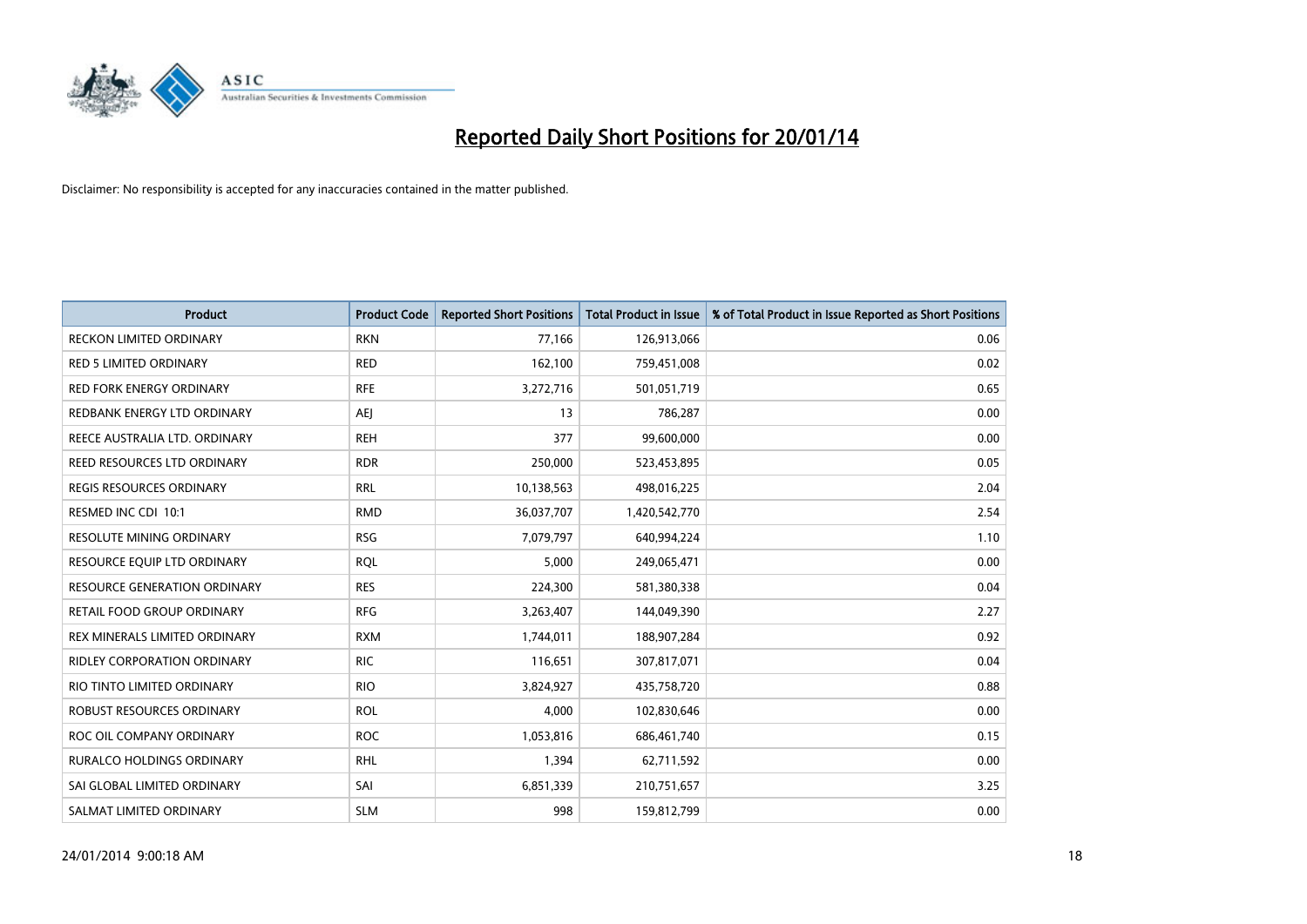

| <b>Product</b>                           | <b>Product Code</b> | <b>Reported Short Positions</b> | <b>Total Product in Issue</b> | % of Total Product in Issue Reported as Short Positions |
|------------------------------------------|---------------------|---------------------------------|-------------------------------|---------------------------------------------------------|
| SAMSON OIL & GAS LTD ORDINARY            | <b>SSN</b>          | 896,000                         | 2,547,627,193                 | 0.04                                                    |
| SANDFIRE RESOURCES ORDINARY              | <b>SFR</b>          | 1,360,716                       | 155,640,968                   | 0.87                                                    |
| <b>SANTOS LTD ORDINARY</b>               | <b>STO</b>          | 4,571,817                       | 970,222,619                   | 0.47                                                    |
| SARACEN MINERAL ORDINARY                 | <b>SAR</b>          | 1,522,317                       | 595,263,186                   | 0.26                                                    |
| SCA PROPERTY GROUP STAPLED SECURITIES    | <b>SCP</b>          | 37,079,371                      | 648,628,320                   | 5.72                                                    |
| SEDGMAN LIMITED ORDINARY                 | SDM                 | 101,791                         | 223,224,636                   | 0.05                                                    |
| SEEK LIMITED ORDINARY                    | <b>SEK</b>          | 11,304,593                      | 339,167,526                   | 3.33                                                    |
| SELECT HARVESTS ORDINARY                 | <b>SHV</b>          | 70,627                          | 57,815,720                    | 0.12                                                    |
| SENEX ENERGY LIMITED ORDINARY            | <b>SXY</b>          | 7,297,032                       | 1,144,008,917                 | 0.64                                                    |
| SERVCORP LIMITED ORDINARY                | SRV                 | 2,420                           | 98,432,275                    | 0.00                                                    |
| SERVICE STREAM ORDINARY                  | <b>SSM</b>          | 100                             | 284,443,570                   | 0.00                                                    |
| SEVEN GROUP HOLDINGS ORDINARY            | <b>SVW</b>          | 4,037,661                       | 308,160,281                   | 1.31                                                    |
| SEVEN WEST MEDIA LTD ORDINARY            | <b>SWM</b>          | 7,302,910                       | 999,160,872                   | 0.73                                                    |
| SIGMA PHARMACEUTICAL ORDINARY            | <b>SIP</b>          | 5,693,885                       | 1,125,275,419                 | 0.51                                                    |
| SILEX SYSTEMS ORDINARY                   | <b>SLX</b>          | 2,717,638                       | 170,297,752                   | 1.60                                                    |
| SILVER CHEF LIMITED ORDINARY             | SIV                 | 27,201                          | 29,333,629                    | 0.09                                                    |
| SILVER LAKE RESOURCE ORDINARY            | <b>SLR</b>          | 17,315,571                      | 437,594,758                   | 3.96                                                    |
| SIMS METAL MGMT LTD ORDINARY             | SGM                 | 10,556,653                      | 204,434,248                   | 5.16                                                    |
| SINGAPORE TELECOMM. CHESS DEPOSITARY INT | SGT                 | 3,862,875                       | 148,226,740                   | 2.61                                                    |
| SIRIUS RESOURCES NL ORDINARY             | <b>SIR</b>          | 9,921,708                       | 261,930,167                   | 3.79                                                    |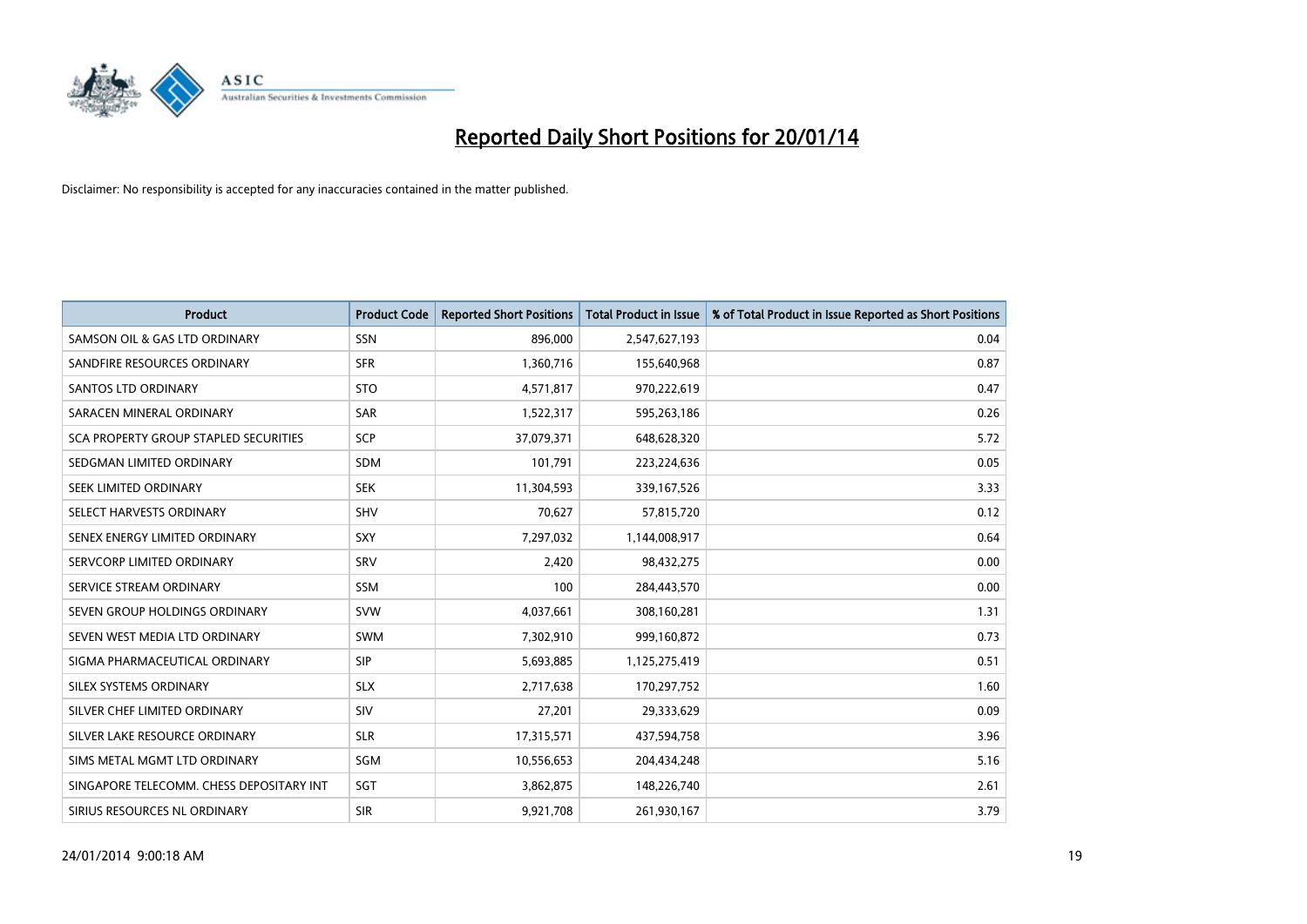

| <b>Product</b>                           | <b>Product Code</b> | <b>Reported Short Positions</b> | <b>Total Product in Issue</b> | % of Total Product in Issue Reported as Short Positions |
|------------------------------------------|---------------------|---------------------------------|-------------------------------|---------------------------------------------------------|
| SIRTEX MEDICAL ORDINARY                  | <b>SRX</b>          | 307,302                         | 56,108,439                    | 0.55                                                    |
| SKILLED GROUP LTD ORDINARY               | <b>SKE</b>          | 3,200,004                       | 233,871,364                   | 1.37                                                    |
| <b>SKY NETWORK ORDINARY</b>              | <b>SKT</b>          | 160,471                         | 389,139,785                   | 0.04                                                    |
| SKYCITY ENT GRP LTD ORDINARY             | <b>SKC</b>          | 432,552                         | 580,016,676                   | 0.07                                                    |
| <b>SLATER &amp; GORDON ORDINARY</b>      | SGH                 | 606,611                         | 202,481,656                   | 0.30                                                    |
| SMS MANAGEMENT, ORDINARY                 | <b>SMX</b>          | 3,987,666                       | 70,099,763                    | 5.69                                                    |
| SONIC HEALTHCARE ORDINARY                | <b>SHL</b>          | 4,510,341                       | 400,733,556                   | 1.13                                                    |
| SOUL PATTINSON (W.H) ORDINARY            | SOL                 | 63,551                          | 239,395,320                   | 0.03                                                    |
| SOUTH BOULDER MINES ORDINARY             | <b>STB</b>          | 1                               | 128,177,826                   | 0.00                                                    |
| SP AUSNET STAPLED SECURITIES             | <b>SPN</b>          | 64,964,088                      | 3,386,607,080                 | 1.92                                                    |
| SPARK INFRASTRUCTURE STAPLED NOTE & UNIT | SKI                 | 52,447,242                      | 1,326,734,264                 | 3.95                                                    |
| SPDR 200 FUND ETF UNITS                  | <b>STW</b>          | 23,698                          | 44,878,688                    | 0.05                                                    |
| SPDR 200 RESOURCES ETF UNITS             | <b>OZR</b>          | 65,000                          | 1,601,132                     | 4.06                                                    |
| SPDR SMALL ORDS ETF UNITS                | SSO                 | 197,000                         | 800,855                       | 24.60                                                   |
| SPECIALTY FASHION ORDINARY               | <b>SFH</b>          | 49,973                          | 192,236,121                   | 0.03                                                    |
| ST BARBARA LIMITED ORDINARY              | SBM                 | 13,912,207                      | 488,074,077                   | 2.85                                                    |
| STARPHARMA HOLDINGS ORDINARY             | SPL                 | 14,321,795                      | 284,574,948                   | 5.03                                                    |
| STEADFAST GROUP LTD ORDINARY             | <b>SDF</b>          | 1,554,131                       | 500,971,408                   | 0.31                                                    |
| STHN CROSS MEDIA ORDINARY                | SXL                 | 1,685,159                       | 705,099,800                   | 0.24                                                    |
| STOCKLAND UNITS/ORD STAPLED              | SGP                 | 11,859,285                      | 2,305,750,747                 | 0.51                                                    |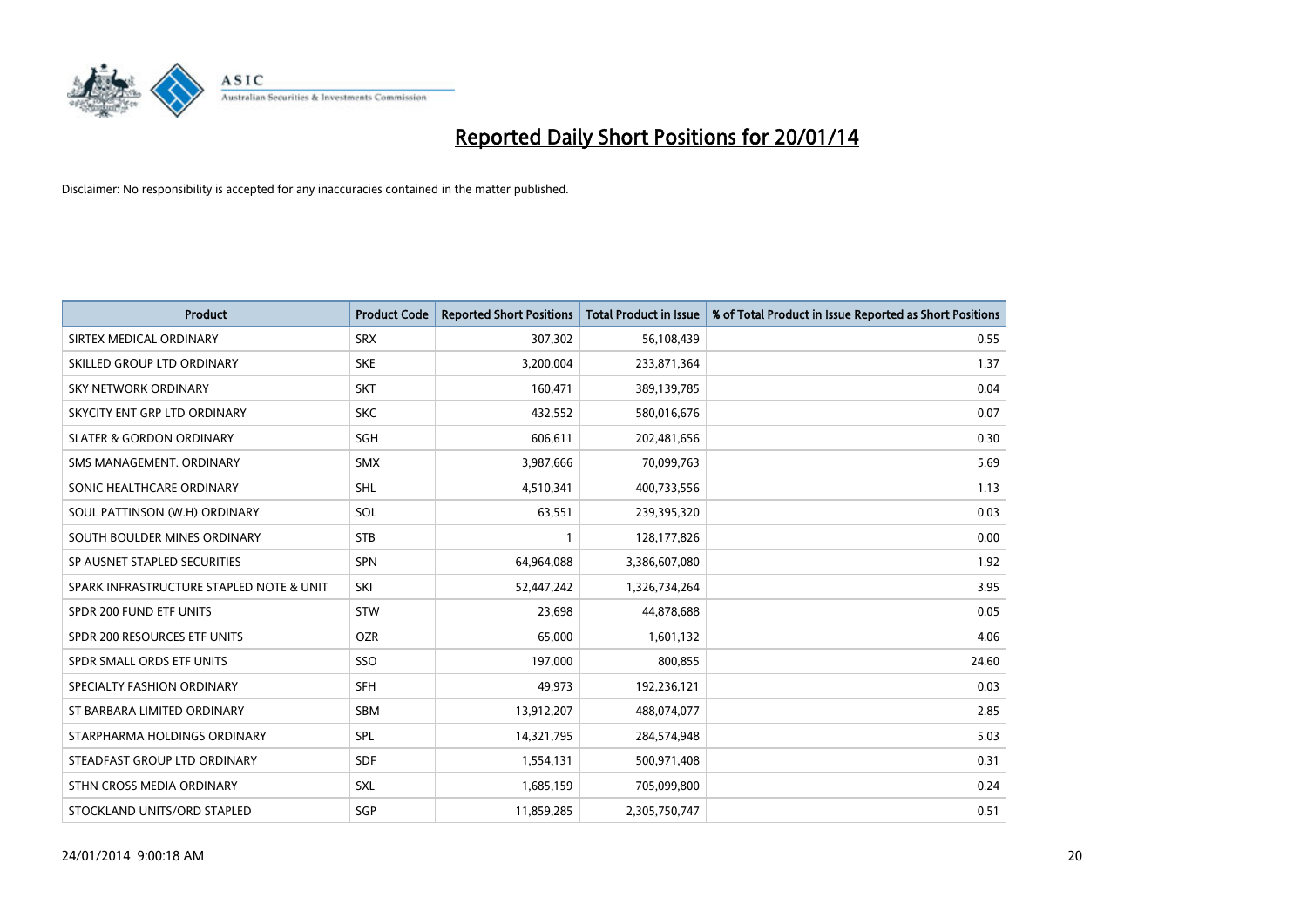

| <b>Product</b>                       | <b>Product Code</b> | <b>Reported Short Positions</b> | <b>Total Product in Issue</b> | % of Total Product in Issue Reported as Short Positions |
|--------------------------------------|---------------------|---------------------------------|-------------------------------|---------------------------------------------------------|
| STRAITS RES LTD. ORDINARY            | <b>SRO</b>          | 56,522                          | 1,217,730,293                 | 0.00                                                    |
| STRIKE ENERGY LTD ORDINARY           | <b>STX</b>          | 5,000                           | 706,519,664                   | 0.00                                                    |
| STW COMMUNICATIONS ORDINARY          | SGN                 | 204,157                         | 403,828,512                   | 0.05                                                    |
| SUNCORP GROUP LTD ORDINARY           | <b>SUN</b>          | 4,245,233                       | 1,286,600,980                 | 0.33                                                    |
| SUNDANCE ENERGY ORDINARY             | <b>SEA</b>          | 648,886                         | 463,173,668                   | 0.14                                                    |
| SUNDANCE RESOURCES ORDINARY          | SDL                 | 34,092,195                      | 3,073,110,985                 | 1.11                                                    |
| SUNLAND GROUP LTD ORDINARY           | <b>SDG</b>          | 18,391                          | 181,710,087                   | 0.01                                                    |
| SUPER RET REP LTD ORDINARY           | SUL                 | 1,442,408                       | 196,731,620                   | 0.73                                                    |
| SYD AIRPORT STAPLED US PROHIBIT.     | SYD                 | 24,648,562                      | 2,194,322,759                 | 1.12                                                    |
| SYRAH RESOURCES ORDINARY             | <b>SYR</b>          | 2,647,684                       | 162,335,614                   | 1.63                                                    |
| <b>TABCORP HOLDINGS LTD ORDINARY</b> | <b>TAH</b>          | 20,595,959                      | 754,274,706                   | 2.73                                                    |
| TANAMI GOLD NL ORDINARY              | <b>TAM</b>          | 5,001                           | 1,175,097,046                 | 0.00                                                    |
| TAP OIL LIMITED ORDINARY             | <b>TAP</b>          | 182,421                         | 242,237,221                   | 0.08                                                    |
| TASSAL GROUP LIMITED ORDINARY        | <b>TGR</b>          | 32,550                          | 146,507,029                   | 0.02                                                    |
| TATTS GROUP LTD ORDINARY             | <b>TTS</b>          | 9,970,232                       | 1,417,117,821                 | 0.70                                                    |
| TECHNOLOGY ONE ORDINARY              | <b>TNE</b>          | 5,055                           | 307,751,455                   | 0.00                                                    |
| TELECOM CORPORATION ORDINARY         | <b>TEL</b>          | 9,826,127                       | 1,824,150,788                 | 0.54                                                    |
| TELSTRA CORPORATION. ORDINARY        | <b>TLS</b>          | 28, 247, 279                    | 12,443,074,357                | 0.23                                                    |
| TEN NETWORK HOLDINGS ORDINARY        | <b>TEN</b>          | 145,648,221                     | 2,586,970,845                 | 5.63                                                    |
| TERANGA GOLD CORP CDI 1:1            | <b>TGZ</b>          | 24,290                          | 114,338,103                   | 0.02                                                    |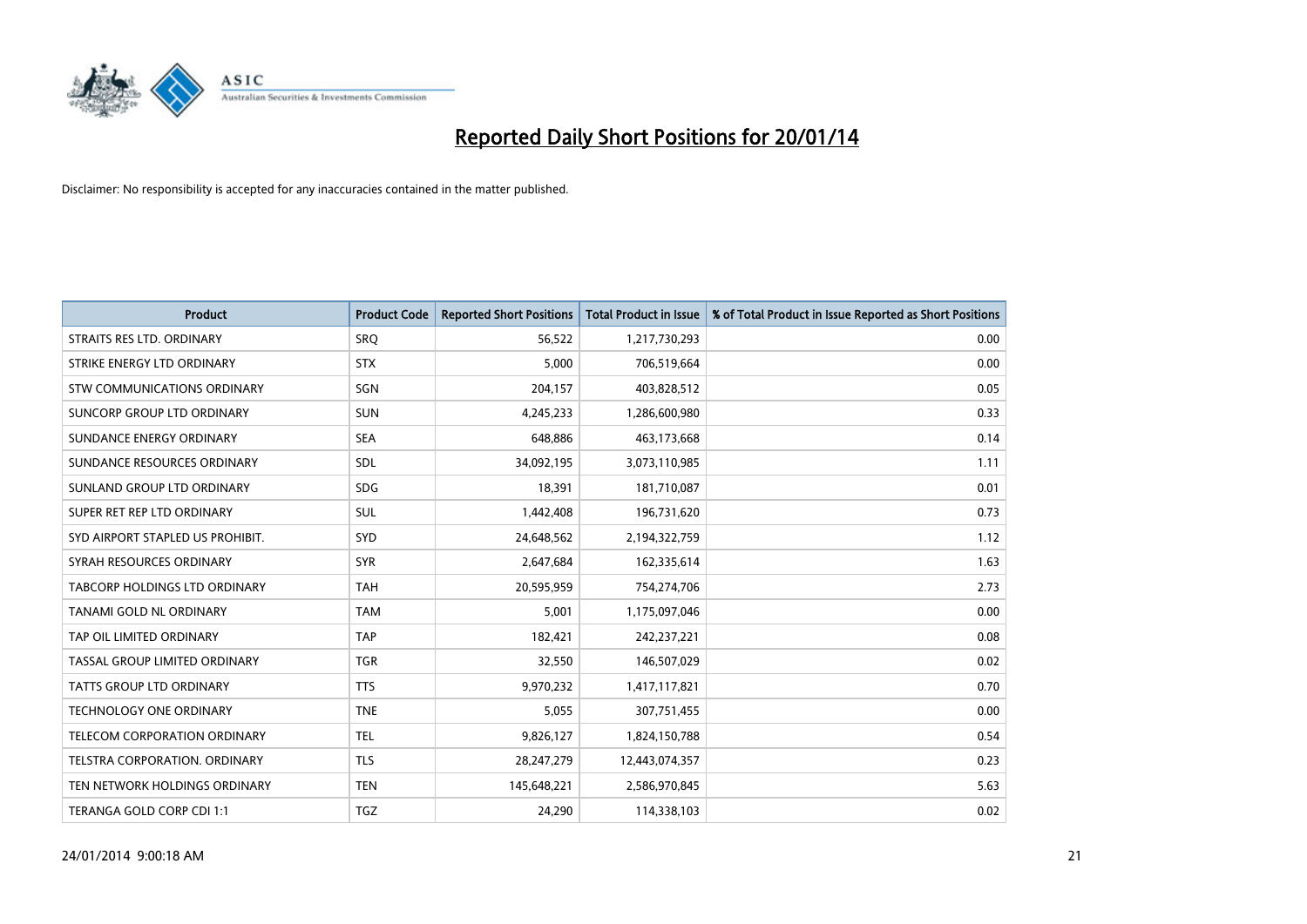

| <b>Product</b>                        | <b>Product Code</b> | <b>Reported Short Positions</b> | Total Product in Issue | % of Total Product in Issue Reported as Short Positions |
|---------------------------------------|---------------------|---------------------------------|------------------------|---------------------------------------------------------|
| TFS CORPORATION LTD ORDINARY          | <b>TFC</b>          | 134,668                         | 282,157,408            | 0.05                                                    |
| THE REJECT SHOP ORDINARY              | <b>TRS</b>          | 1,816,519                       | 28,826,248             | 6.30                                                    |
| THORN GROUP LIMITED ORDINARY          | <b>TGA</b>          | 8,005                           | 148,897,155            | 0.01                                                    |
| TIGER RESOURCES ORDINARY              | <b>TGS</b>          | 1,413,858                       | 802,710,269            | 0.18                                                    |
| TITAN ENERGY SERVICE ORDINARY         | <b>TTN</b>          | 2,896                           | 48,866,894             | 0.01                                                    |
| TOLL HOLDINGS LTD ORDINARY            | <b>TOL</b>          | 31,468,670                      | 717,133,875            | 4.39                                                    |
| TOX FREE SOLUTIONS ORDINARY           | <b>TOX</b>          | 2,000,494                       | 133,242,359            | 1.50                                                    |
| TPG TELECOM LIMITED ORDINARY          | <b>TPM</b>          | 1,611,061                       | 793,808,141            | 0.20                                                    |
| <b>TRADE ME GROUP ORDINARY</b>        | <b>TME</b>          | 746,278                         | 396,548,005            | 0.19                                                    |
| <b>TRANSFIELD SERVICES ORDINARY</b>   | <b>TSE</b>          | 33,699,607                      | 512,457,716            | 6.58                                                    |
| TRANSPACIFIC INDUST. ORDINARY         | <b>TPI</b>          | 23,864,192                      | 1,578,563,490          | 1.51                                                    |
| TRANSURBAN GROUP TRIPLE STAPLED SEC.  | <b>TCL</b>          | 2,012,457                       | 1,486,013,648          | 0.14                                                    |
| <b>TREASURY GROUP ORDINARY</b>        | <b>TRG</b>          | 26,906                          | 23,070,755             | 0.12                                                    |
| TREASURY WINE ESTATE ORDINARY         | <b>TWE</b>          | 33,291,552                      | 647,227,144            | 5.14                                                    |
| TROY RESOURCES LTD ORDINARY           | <b>TRY</b>          | 459,572                         | 168,486,562            | 0.27                                                    |
| TWENTY-FIRST FOX INC A NON-VOTING CDI | <b>FOXLV</b>        | 283,848                         | 24,162,679             | 1.17                                                    |
| TWENTY-FIRST FOX INC B VOTING CDI     | <b>FOX</b>          | 1,556,198                       | 207,133,020            | 0.75                                                    |
| UGL LIMITED ORDINARY                  | UGL                 | 21,027,007                      | 166,511,240            | 12.63                                                   |
| UXC LIMITED ORDINARY                  | <b>UXC</b>          | 861,742                         | 320,551,687            | 0.27                                                    |
| <b>VEDA GROUP LTD ORDINARY</b>        | <b>VED</b>          | 1,118,315                       | 842,055,406            | 0.13                                                    |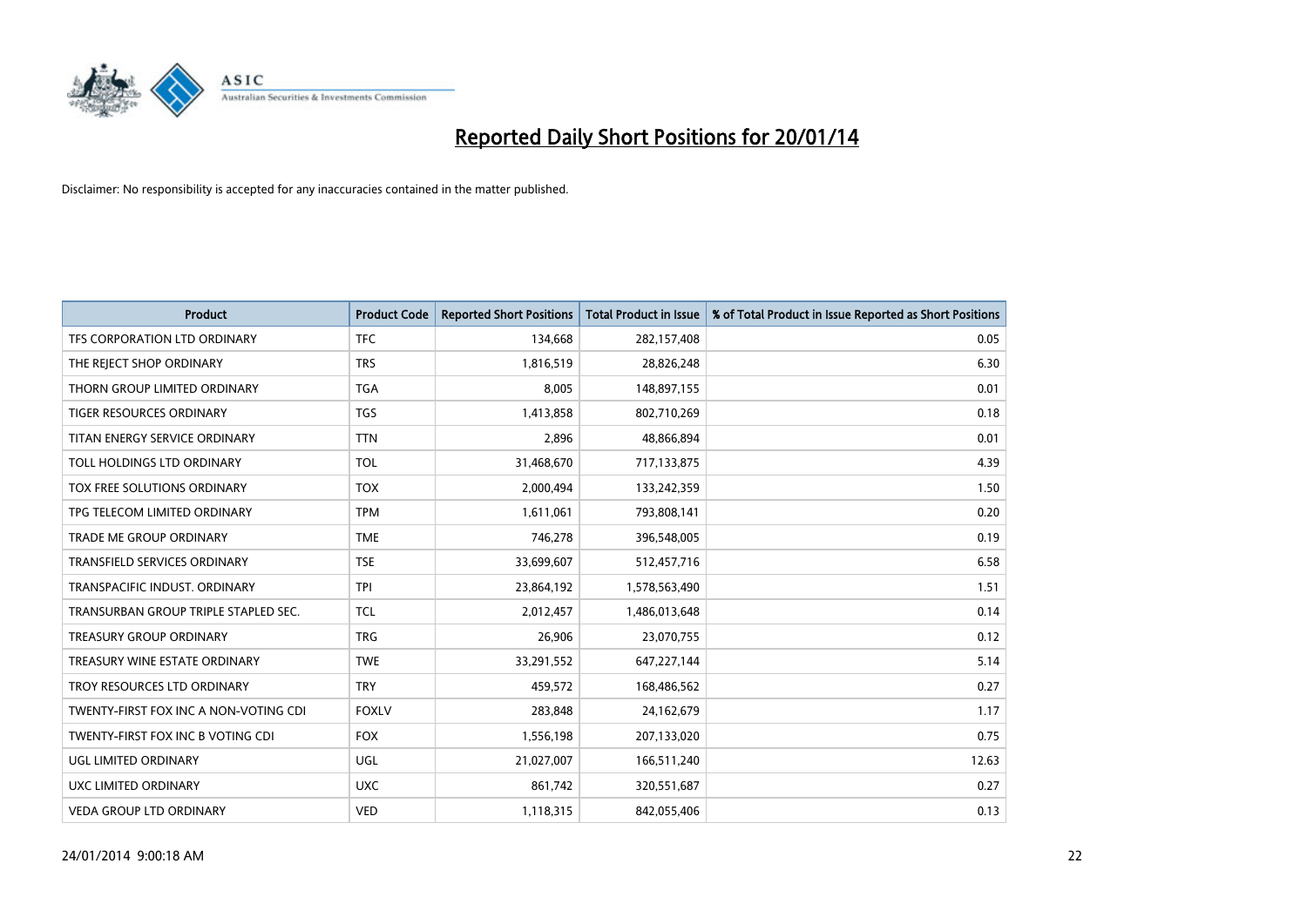

| <b>Product</b>                       | <b>Product Code</b> | <b>Reported Short Positions</b> | <b>Total Product in Issue</b> | % of Total Product in Issue Reported as Short Positions |
|--------------------------------------|---------------------|---------------------------------|-------------------------------|---------------------------------------------------------|
| VILLAGE ROADSHOW LTD ORDINARY        | <b>VRL</b>          | 495,727                         | 159,493,510                   | 0.31                                                    |
| <b>VIRGIN AUS HLDG LTD ORDINARY</b>  | <b>VAH</b>          | 110,670,827                     | 3,514,807,839                 | 3.15                                                    |
| <b>VIRTUS HEALTH LTD ORDINARY</b>    | <b>VRT</b>          | 1,446,017                       | 79,536,601                    | 1.82                                                    |
| <b>VISION EYE INSTITUTE ORDINARY</b> | <b>VEI</b>          | 342,997                         | 160,759,740                   | 0.21                                                    |
| <b>VOCATION LTD ORDINARY</b>         | <b>VET</b>          | 8,666,400                       | 200,000,000                   | 4.33                                                    |
| <b>VOCUS COMMS LTD ORDINARY</b>      | <b>VOC</b>          | 143,936                         | 80,779,125                    | 0.18                                                    |
| WARRNAMBOOL CHEESE ORDINARY          | <b>WCB</b>          | 39,999                          | 55,969,511                    | 0.07                                                    |
| WATPAC LIMITED ORDINARY              | <b>WTP</b>          | 2,843                           | 184,332,526                   | 0.00                                                    |
| WEBJET LIMITED ORDINARY              | <b>WEB</b>          | 2,727,291                       | 79,397,959                    | 3.43                                                    |
| WELLCOM GROUP LTD ORDINARY           | <b>WLL</b>          | 74                              | 39,052,001                    | 0.00                                                    |
| WESFARMERS LIMITED ORDINARY          | <b>WES</b>          | 5,413,474                       | 1,143,274,951                 | 0.47                                                    |
| WESTERN AREAS LTD ORDINARY           | <b>WSA</b>          | 26,007,551                      | 196,862,806                   | 13.21                                                   |
| WESTERN DESERT RES. ORDINARY         | <b>WDR</b>          | 2,993,543                       | 499,665,257                   | 0.60                                                    |
| WESTFIELD GROUP ORD/UNIT STAPLED SEC | <b>WDC</b>          | 3,029,690                       | 2,113,501,814                 | 0.14                                                    |
| WESTFIELD RETAIL TST UNIT STAPLED    | <b>WRT</b>          | 18,599,823                      | 2,979,214,029                 | 0.62                                                    |
| <b>WESTPAC BANKING CORP ORDINARY</b> | <b>WBC</b>          | 18,372,169                      | 3,109,048,309                 | 0.59                                                    |
| WHITE ENERGY COMPANY ORDINARY        | <b>WEC</b>          | 1,376,021                       | 322,974,494                   | 0.43                                                    |
| WHITEHAVEN COAL ORDINARY             | <b>WHC</b>          | 59,339,352                      | 1,025,692,710                 | 5.79                                                    |
| WIDE BAY AUST LTD ORDINARY           | <b>WBB</b>          | 12,806                          | 36,238,600                    | 0.04                                                    |
| WINDIMURRA VANADIUM ORDINARY         | <b>WVL</b>          | 20,461                          | 19,284,366                    | 0.11                                                    |